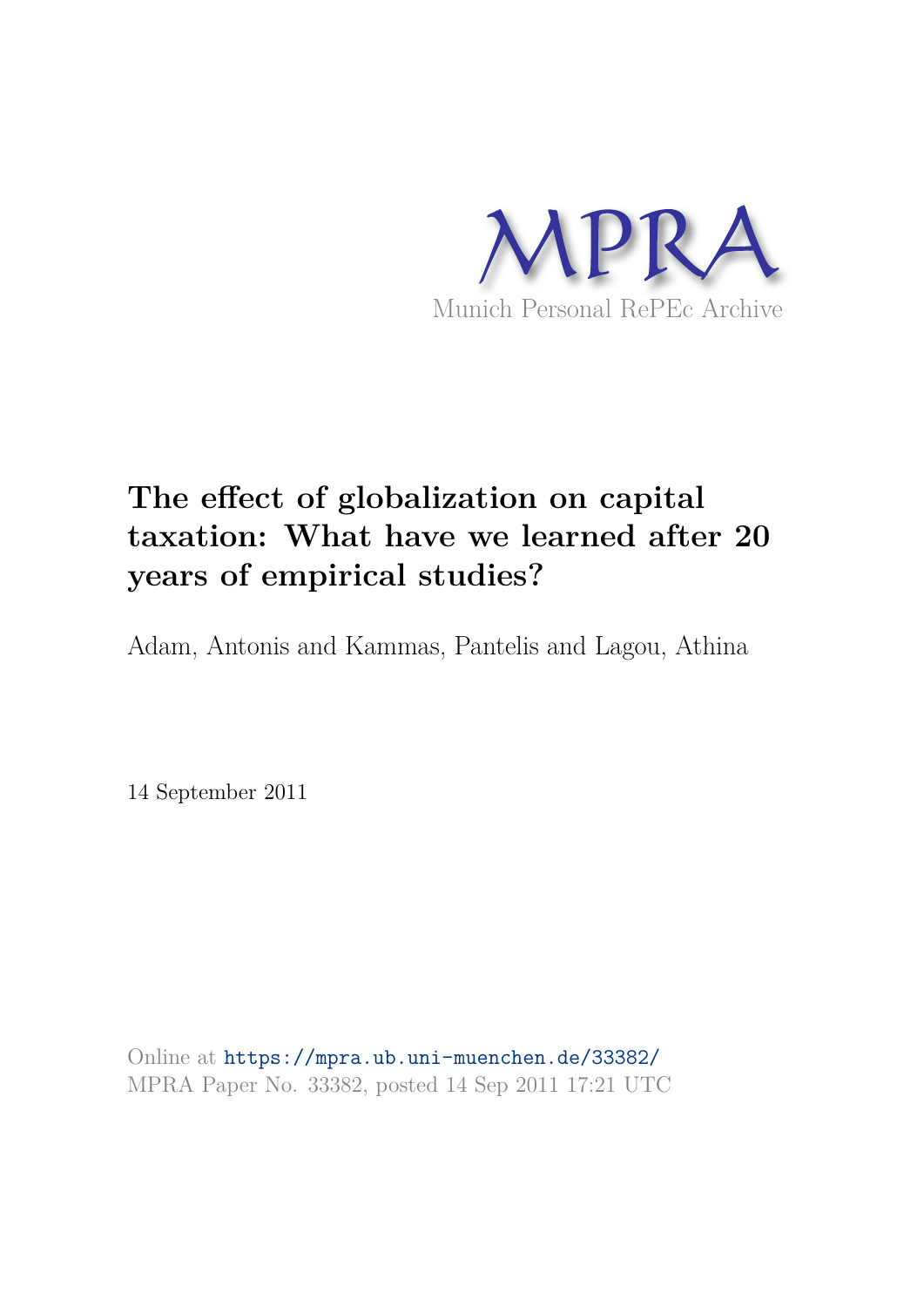# The effect of globalization on capital taxation: What have we learned after 20 years of empirical studies?

Antonis Adam<sup>a</sup>, Pantelis Kammas<sup>a\*</sup>, Athina Lagou<sup>b</sup>

September 14, 2011

**Abstract**: This paper applies meta- regression analysis to the empirical literature that examines the impact of international market integration on capital taxation. The main objective is to explore whether particular data, model specification and estimation procedures exert systematic impact on the reported findings. Our results provide empirical evidence that differences across studies can be attributed to differences in the measurement of globalization. Moreover, in contrast to the conventional wisdom, study characteristics related to the measurement of the tax burden on capital appear to have an insignificant effect on the above mentioned relationship. Finally the meta- analysis fails to confirm a negative effect of globalization on the taxation of capital.

**JEL**: F2, H2, H4. **Keywords:** capital mobility; tax competition; Meta analysis

**Acknowledgments:** We are indebted to Thanasis Lapatinas and Spyros Symeonides for valuable suggestions and discussions. We have benefited from comments by Nikos Benos, Michael Chletsos, Manthos Delis, Anastasis Litina, Nikos Mylonides, Nikos Tsakiris as well as the participants at the seminar series of the University of Ioannina Any remaining errors are ours.

-

<sup>&</sup>lt;sup>a</sup> University of Ioannina, Department of Economics and LAESP

<sup>&</sup>lt;sup>b</sup> University of Ioannina, Department of Economics<br>\* Corresponding author: Pontelig Kommos, Univers

Corresponding author: Pantelis Kammas, University of Ioannina, Department of Economics P.O. Box 1186, 45110 Ioannina, Greece. Tel : ++30-2651005907. E-mail : kammas@cc.uoi.gr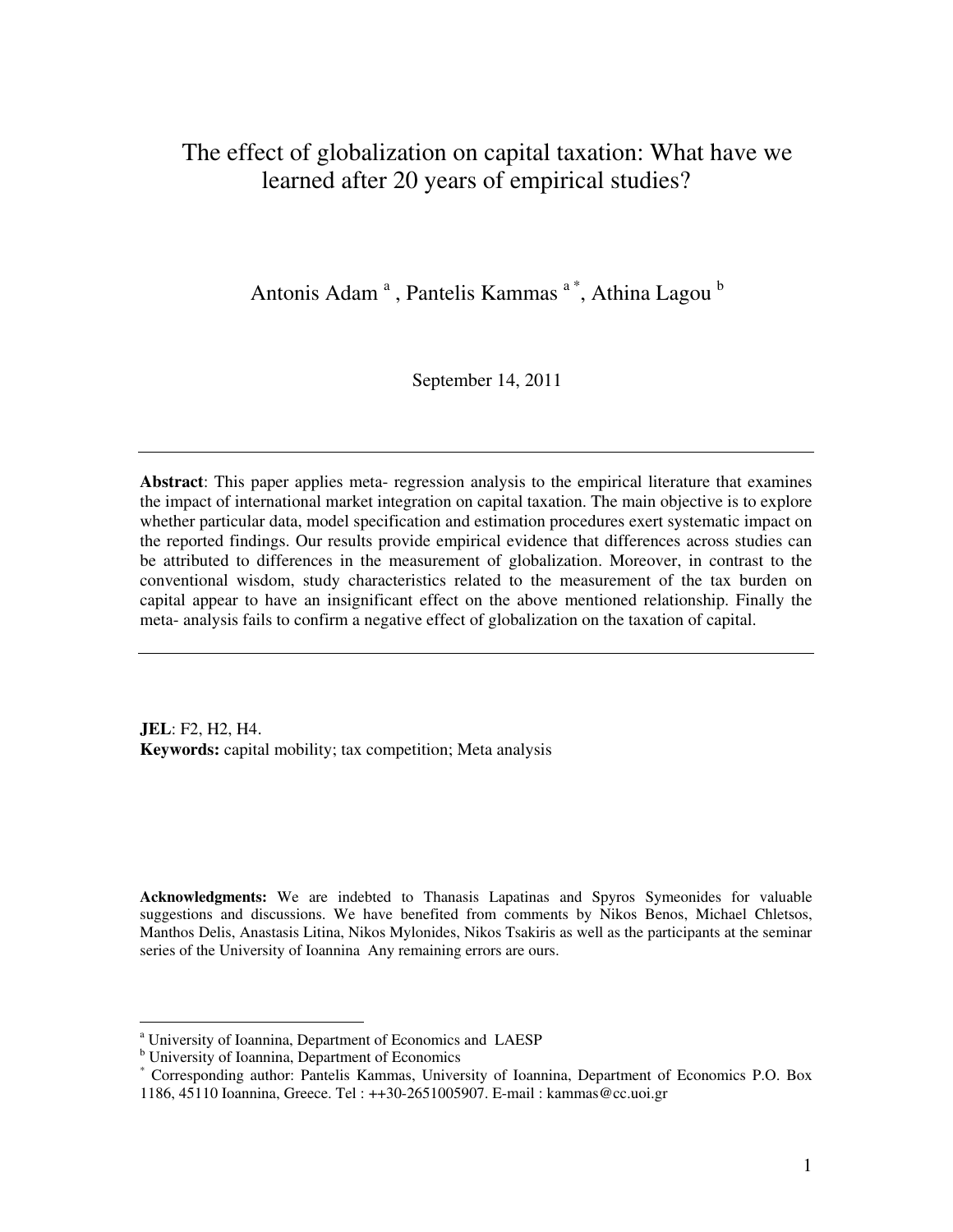## **1. Introduction**

 $\overline{a}$ 

Increased international market integration –also known as globalization-has affected significantly the design and the scope of fiscal policy. Focusing on factor income taxation, theory suggests that international factor mobility leads national government, in an attempt to attract mobile factors, to cut the tax rate on the relatively mobile factors- capital- and increase the tax burden fallen on the relative immobile factors (see e.g. Wildasin, 1988; Persson and Tabellini, 1992).<sup>1</sup>

Although there is a large number of empirical studies examining the effect of increased international market integration on national tax policy, the results of the relevant literature appears to be highly inconclusive. Regarding capital taxation, a branch of the empirical literature concludes that higher international market integration is associated with higher capital taxes (see e.g. Garrett, 1995; Quinn, 1997; Swank, 1998) whereas another strand provide empirical evidence of a negative impact of globalization on capital tax rates (see e.g. Bretschger and Hettich, 2002; Winner, 2005; Bretschger, 2010).

Contradicting findings are mainly attributed to particular choices made by the researchers concerning the measurement of capital taxation and globalization. Specifically, a large part of the relevant literature shares the view that employing average effective tax ratios (AETR) based on the Mendoza et al (1994) approach or statutory tax rates instead of tax revenues as a share of GDP, may give rise to different findings.<sup>2</sup>

<sup>&</sup>lt;sup>1</sup>The possibility that competition across national jurisdictions in order to attract capital results in inefficiently low tax rates and public good provision dates back to Oates (1972). However, the "benchmark tax competition model" has been first articulated by Zodrow and Mieszkowski (1986) and Wilson (1986). For surveys on international tax competition literature see Wilson (1999), Wilson and Wildasin (2004) and Haufler (2001).

 $2^2$  For example Bretschger and Hettich (2002), Adam and Kammas (2007) and Plumper et al. (2009) argue that studies employing effective tax rates, find a negative impact of globalization on capital taxation and therefore verify the validity of the efficiency hypothesis, while studies relying on tax revenues (either as a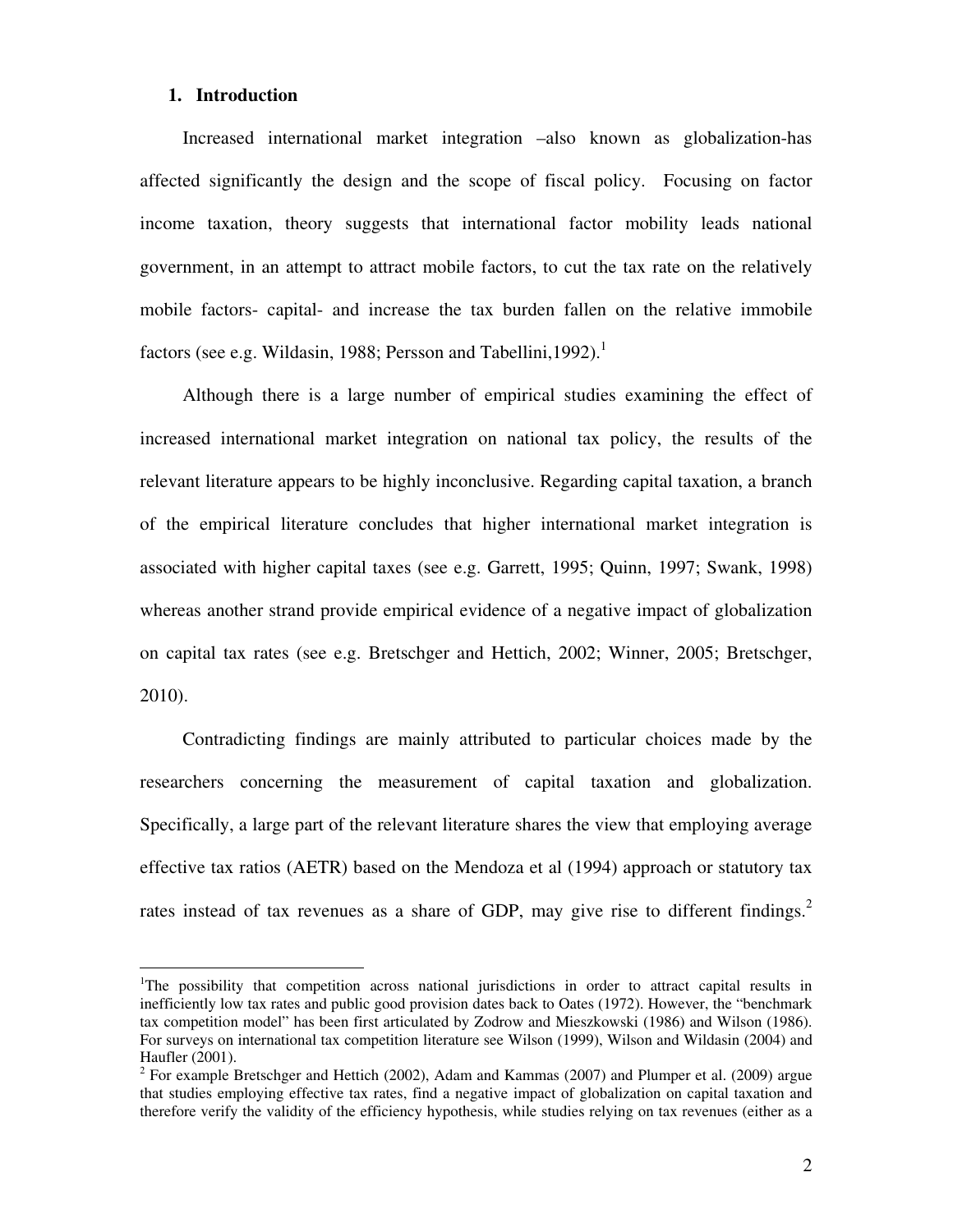Moreover, it is widely believed, that employing corporate profits instead of capital tax revenues as a proxy of capital taxation may be of crucial importance concerning the obtained results (see e.g. Devereux et al., 2002 ; Kammas, 2011)

Finally, a large strand of the literature places the spotlight on the alternative globalization measures employed and suggests that employing some specific indexes of globalization instead of others may be of crucial importance regarding the obtained empirical findings (see e.g. Bretschger and Hettich, 2005; Dreher, 2006). This is because globalization consist a highly multifaceted phenomenon and alternative proxies highlight different aspects of it. For example, alternative globalization measures based on actual flows (e.g. international trade (percent of GDP) or FDI (percent of GDP)) may better reflect international economic integration on goods market whereas the capital account restrictions index developed by Quinn (1997) mainly focus on international capital market integration and the KOF index of globalization developed by Dreher (2006) may better capture the various political and social features of globalization.

The above mentioned contradicting empirical findings form the motivation of the present paper. The present paper aspires to examine the results obtained by different empirical studies and to relate them to the particular characteristics of the underlying studies. To this end, we proceed by making an analytical review of the relevant literature and then we perform a meta-analysis by employing data from a total number of 23 different empirical studies. Meta-analysis allows us to summarize the main results of the literature in a systematic way, investigate the presence of biases and examine how particular choices made by the researchers affect the results and therefore to highlight the potential systematic impact of data, specifications or estimation procedures on the

 $\overline{a}$ 

share of GDP or as a percentage of total taxation) share the view that corporate taxation is positively associated with market integration and hence seem to reject the efficiency hypothesis.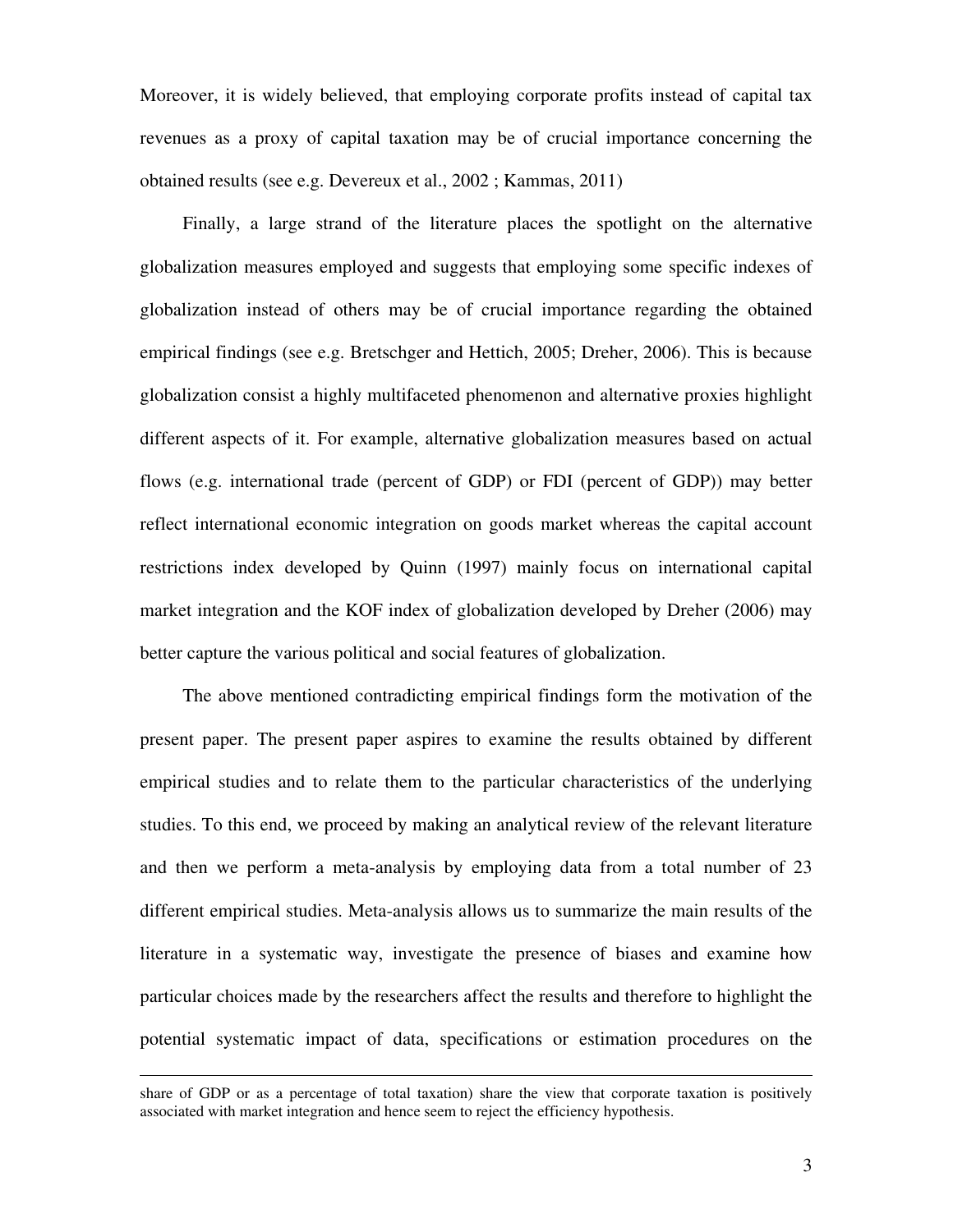reported findings. Thus, the main objective of the present paper is to examine systematically the factors that explain the heterogeneity in the literature and the potential impact of study characteristics on the relationship between taxation of capital and globalization.

Our main results are as follows. We find that study characteristics related to the way capital taxation is measured do not exert any systematic impact on the obtained results whereas, study characteristics related to globalization measures give rise to totally different findings concerning the relationship between globalization and capital tax rates. More precisely, studies employing: (i) international trade as percent of GDP and (ii) the globalization index developed by Quinn (1997) are more likely to report a negative impact of international market integration on capital taxation, whereas studies employing the KOF index of globalization developed by Dreher (2006) are more likely to report a positive effect of globalization on capital tax rates. Moreover, we provide empirical evidence that several other study characteristics (like the journal the paper was published, the publication year and the sample employed) do have systematic impact on the reported results.

The structure of the paper emerges along the following lines; in the next section, we present the theoretical considerations and data issues; in section 3, we proceed by making a detailed review of the relevant literature and we discuss the methodology followed in order to code the empirical studies and to construct the meta-sample employed; in section 4, we present the meta-analysis and the results. Finally, section 5 concludes.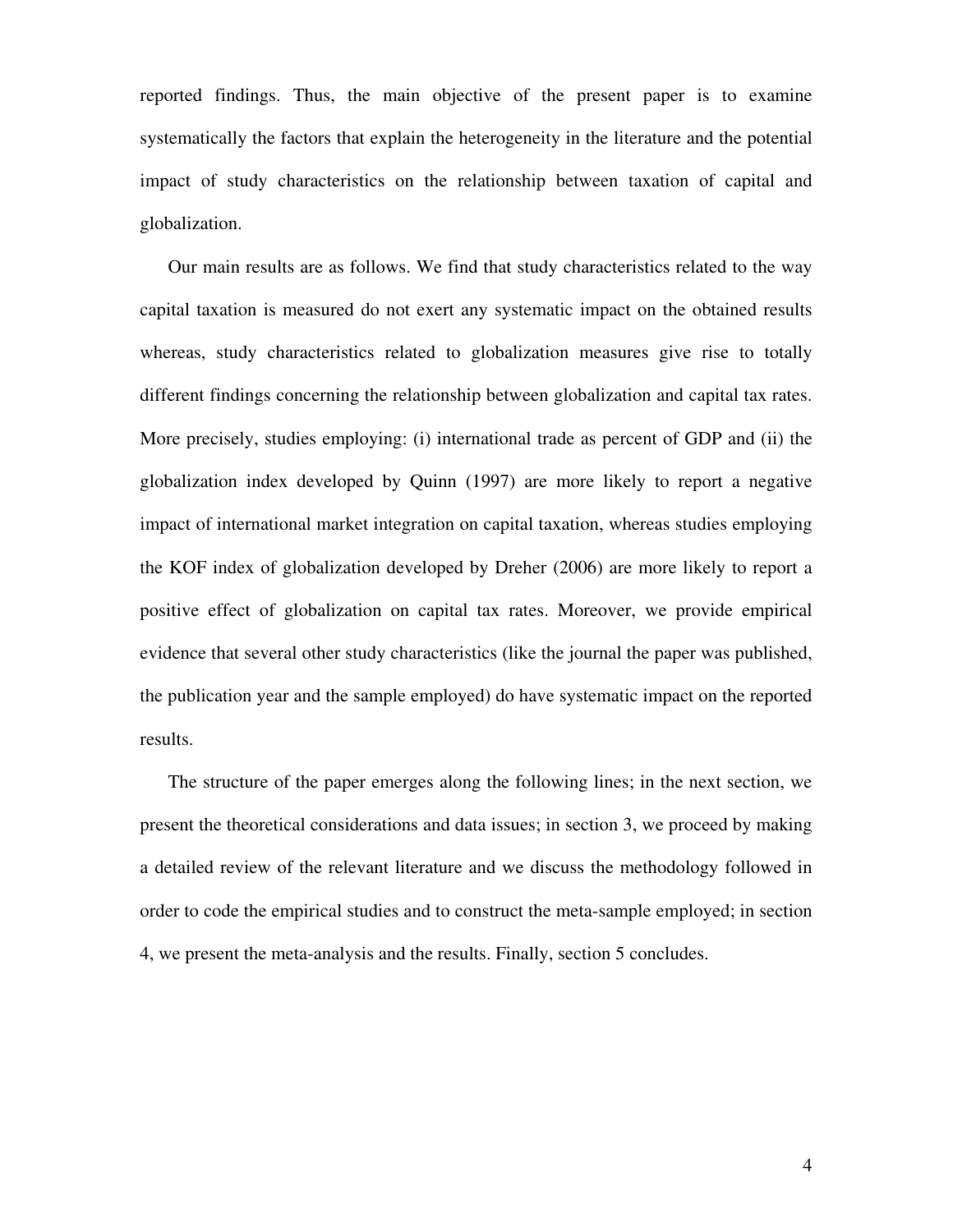# **2. Globalization and Capital Taxation: Theoretical considerations and data issues**

#### **2.1 Do capital taxation measures matter?**

A major problem in the empirical studies examining the determinants of capital taxation is how to approximate the tax burden on capital. The simple measure of statutory tax rate cannot capture the complexity of the whole tax system nor provide a clear image of the implied tax policy. Since the overall tax burden does not depend solely on the statutory tax rate, but also on what is defined - by the tax legislation - as tax base, researchers are in need of some more sophisticated tax measures that take into account changes in the tax base (changes in allowances, deductions e.t.c). For these reasons there are various alternative measures employed as proxies of the tax burden on capital. Namely; (i) the AETR based on the methodology of Mendoza et al. (1994), (ii) the capital tax revenues as a share of GDP or as a percentage of total taxation, (iii) the AETR and marginal (METR) effective tax rates based on the methodology of Devereux et al. (2002).

A large branch of the literature shares the view that alternative measures of the tax burden give rise to different results with respect to the impact of globalization on capital taxation. Specifically, it is believed that studies employing effective tax rates, tend to verify a negative impact of globalization on capital tax rates (see e.g. Bretschger and Hettich, 2005; Winner, 2005; Bretschger, 2010) while studies relying on tax capital revenues (either as a share of GDP or as a percentage of total taxation) tend to confirm a positive impact of market integration on capital taxation (e.g. Garrett, 1995; Quinn, 1997; Swank, 1998). According to this view, different results can be attributed to the fact that the capital tax revenue proxy misleadingly presents possible changes in the tax base (that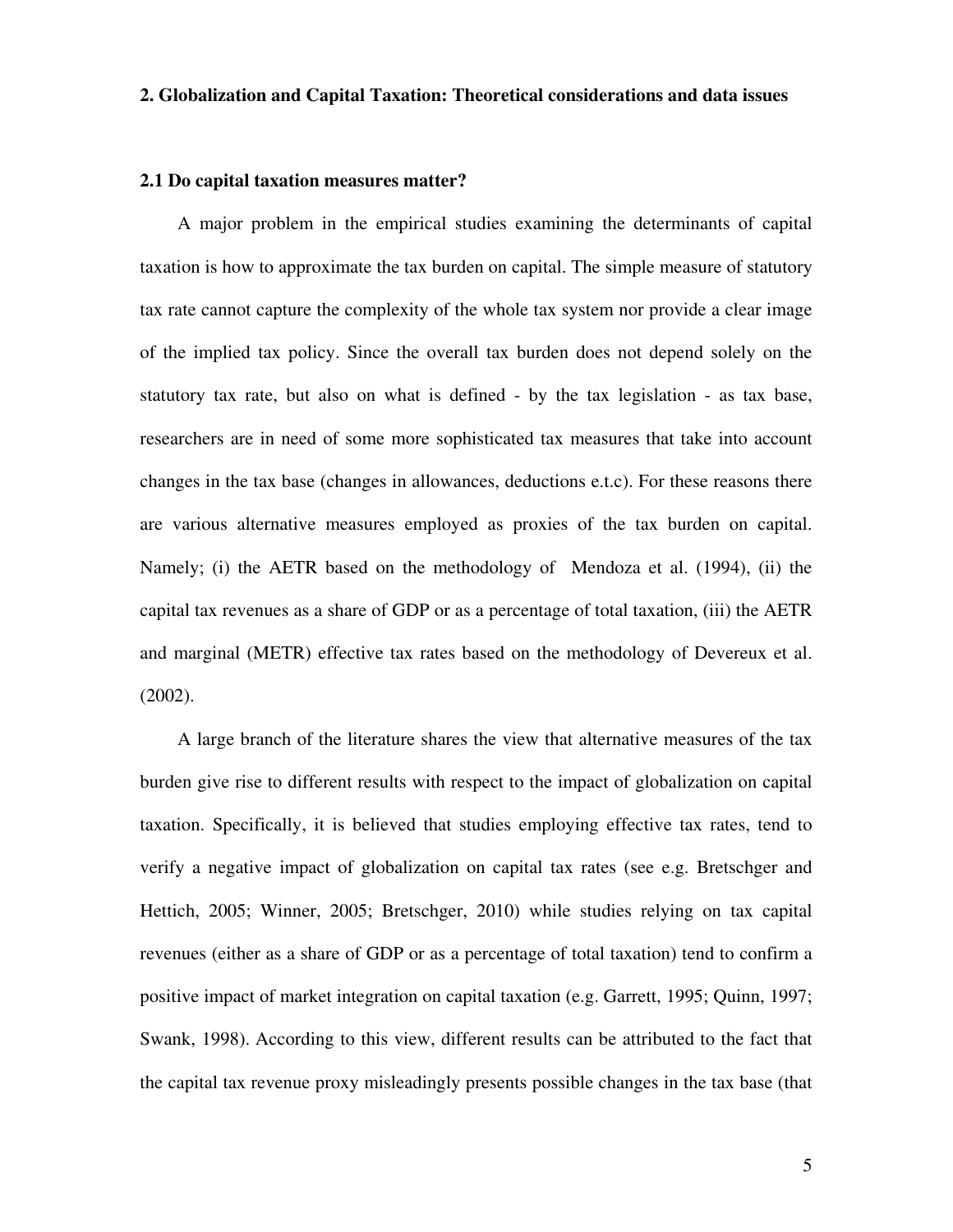may be driven by changes in the rate of profitability or the size of corporate sector) as if they are changes in the tax burden (Bretschger and Hettich, 2002; Adam and Kammas,  $2007$ ).<sup>3</sup>

In addition, a large number of scholars tend to believe that employing corporate profits and capital gains as proxy of the capital tax base may be of crucial importance regarding the obtained results. To their view, corporate profits comprise the most mobile form of capital –relative to real estate property, operating surplus of private unincorporated enterprises e.t.c- and therefore taxes on corporate profits are affected in a greater extend by international market integration (see e.g. Devereux et al., 2002 ; Kammas, 2011)

# **2.2 Do international market integration measures matter?**

 $\overline{a}$ 

Another debatable issue is how to better approximate international market integration. Since globalization consist a multifaceted phenomenon, each measure captures at best some specific features of it. For example, market integration measures based on actual flows of trade (e.g. international trade as percent of GDP) may better reflect international economic integration on goods market whereas the globalization index developed by Quinn (1997) can better capture international capital market integration. Similarly, the KOF index of globalization developed by Dreher (2006) can

 $3$  More precisely, the relevant literature concludes that in the last decades, the share of corporate profits in GDP has increased substantially in most OECD economies (see e.g. Devereux, Griffith & Klemm, 2004). This shortcoming (namely, that higher tax revenue are due to larger tax bases rather than higher tax rates) seems to be behind the positive relationship between higher economic integration and corporate tax revenues found in the data. Moreover, the proxy for tax revenues as a share of GDP is not the appropriate decision variable of the government. This is because the government is able to determine - through tax legislation - the statutory tax rate and the tax base but not GDP.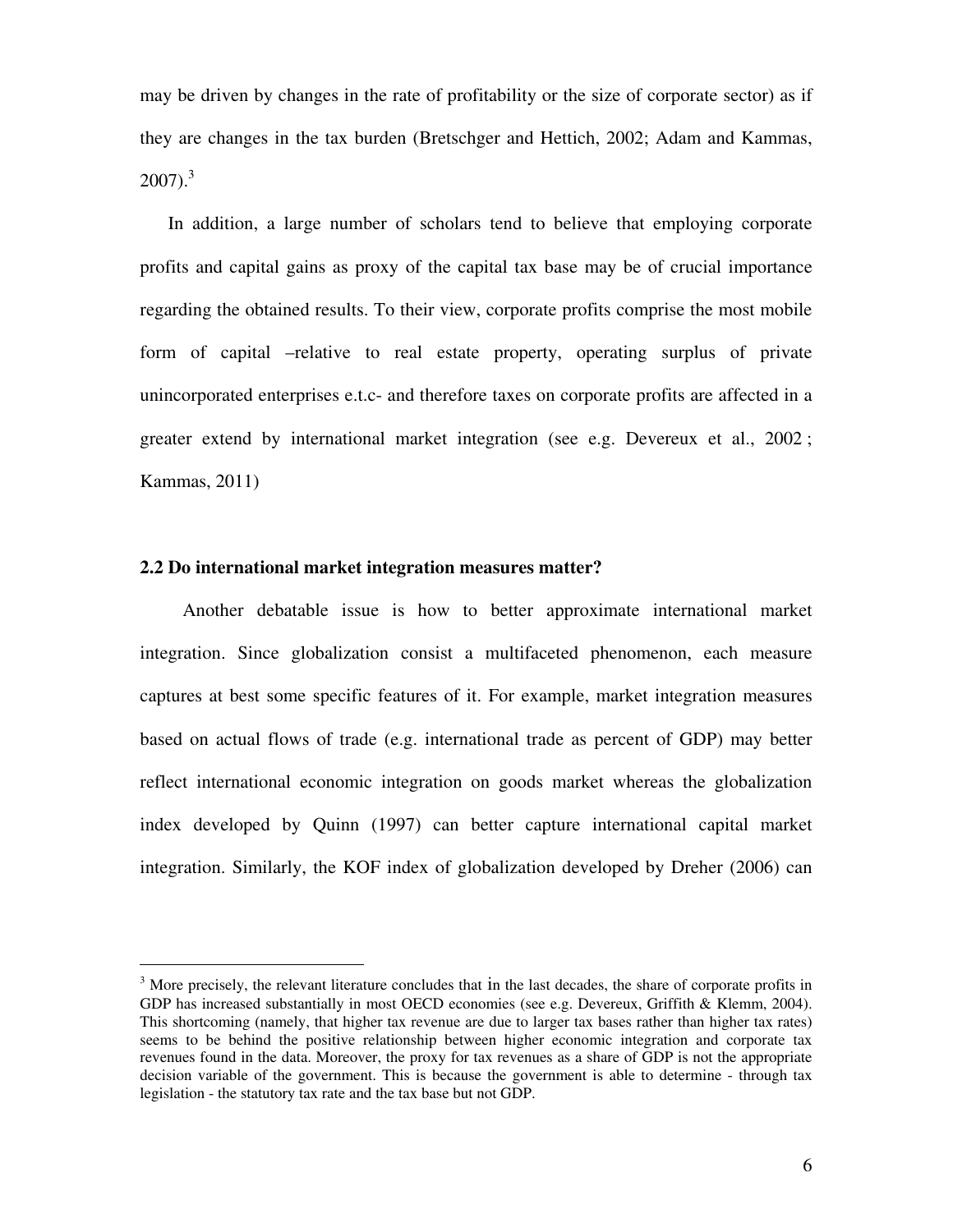better capture the various political and social features of globalization. Therefore, employing one measure instead of another may give rise to different empirical findings.

Following this rationale, Dreher (2006) highlights the importance of employing indexes that are based on specific dimensions of globalization instead of using more general proxies. Specifically, Dreher (2006) argues that general globalization measures (e.g. actual flows of trade and investment) fail to reflect in a clear cut way the level of economic integration since they are unavoidably affected by forces of political and social integration. This shortcoming appears to be of great importance in the case of capital taxation because political and economic integration exert conflicting forces on capital tax rates. Namely; tax burden fallen on capital is expected to decrease with increased economic integration (due to the tax competition efficiency hypothesis) whereas it is expected to rise with increased political and social integration (due to increased international tax cooperation between national governments). Therefore, employing a composite index of globalization instead of a more specific one may give rise to totally different empirical findings.

Moreover, many studies underline the potential endogeneneity problem between some globalization measures based on actual flows of trade and investment and capital taxation. This problem arises because increased international capital and trade flows in a country can be viewed either as a proxy of market integration or as the result of reduced capital tax rates. In order to overcome the above mentioned endogeneity problem, many scholars choose to employ qualitative indexes of market integration like the one developed by Quinn (1997) or alternatively the KOF economic integration index developed by Dreher (2006) which is also based –to some extend- on qualitative features of globalization.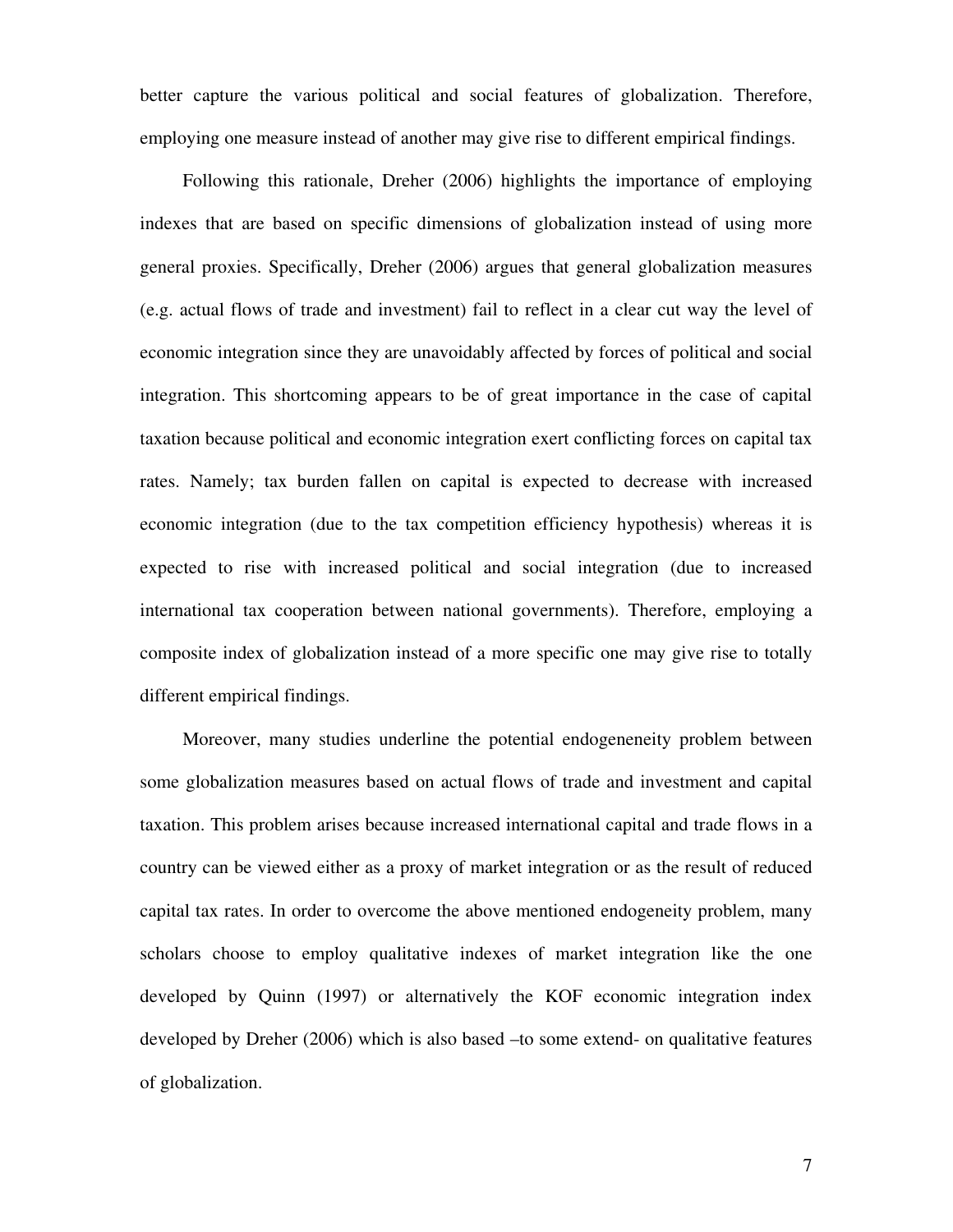For all the above reasons, a large strand of the empirical literature shares the view that employing specific indexes of globalization instead of others may be of crucial importance regarding the obtained empirical findings

#### **3. Review of the literature and Construction of the meta-sample.**

Section 3.1 presents a review of empirical studies on capital taxation and globalization. Ee consider all empirical studies that include capital taxation on the lefthand side of the equation and a measure of international market integration on the righthand side. Section 3.2, describes in details how we proceeded in order to construct the meta-sample which in turn served as a basis for our meta-analysis.

# **3.1 Review of the Literature**

One of the first empirical studies examining the impact of international market integration on capital taxation is that of Garrett (1995), which employs a panel of 15 OECD countries over the period 1967-1990 and examines how the interaction between domestic political forces (e.g. ideology of cabinet) and the economic forces of market integration may affect the implemented fiscal policy. Concerning the issue of capital taxation, Garrett (1995) employs as dependent variable capital tax revenues as a share of GDP and investigates the impact of increased international trade as percent of GDP. The study provides empirical evidence of a positive impact of increased international trade on capital tax burden.

A number of subsequent articles extended in various ways the analysis conducted by Garrett (1995) by keeping as dependent variable the share of capital tax revenues to GDP. Quinn (1997) employs a panel 37 countries from 1974 to 1989 in order to investigate the

8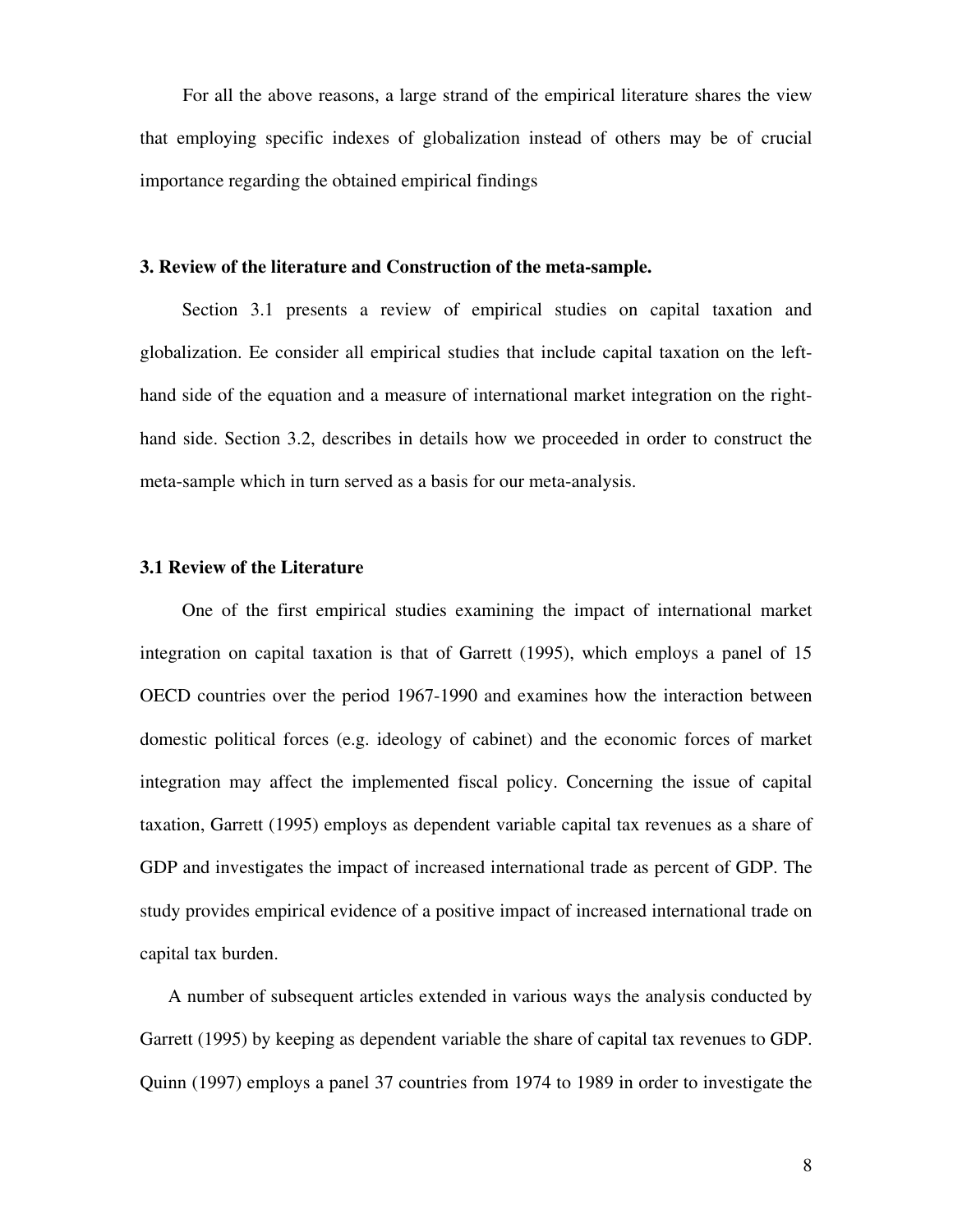same relationship. The basic advantage of Quinn (1997) is that it develops a totally novel, qualitative measure of market integration which is strictly focused on capital market liberalization. Empirical findings provide additional evidence that capital market integration exerts positive and significant impact on capital tax rates. Similarly, Swank (1998) employing a panel data for 17 advanced countries over the period 1966-1993, concludes that increased market integration is positively associated with corporate taxation –when capital mobility is either measured as actual capital inflow and outflow as a share of GDP or captured by the liberalization index developed by Quinn (1997) – whereas it is negatively associated whenever it is measured as international trade (imports plus exports) as a share of the GDP. Finally, Slemrod (2004) using a panel of 55 countries over the period 1980-1995, shows that openness is negatively associated with statutory tax rates but positively associated with revenues collected as a fraction of GDP. Strikingly, larger and more trade-intensive countries do collect more corporate tax revenues. To our knowledge, the only study that employs as dependent variable capital tax revenues as a share of GDP and provide empirical evidence in favor of the so-called "efficiency hypothesis" (i.e. a negative impact of market integration on capital taxation) is that of Kenny and Winer (2006) which is based on a panel of 12 OECD countries over the 1975-1992 period.

Although most of the "first generation" empirical studies are employing capital tax revenues as a share of GDP as dependent variable, a large number of subsequent articles criticize heavily the use of this measure. Bretschger and Hettich (2002) argue that the positive association between globalization and the tax burden on capital found in the previous studies can be attributed to the fact that changes in the capital tax revenue may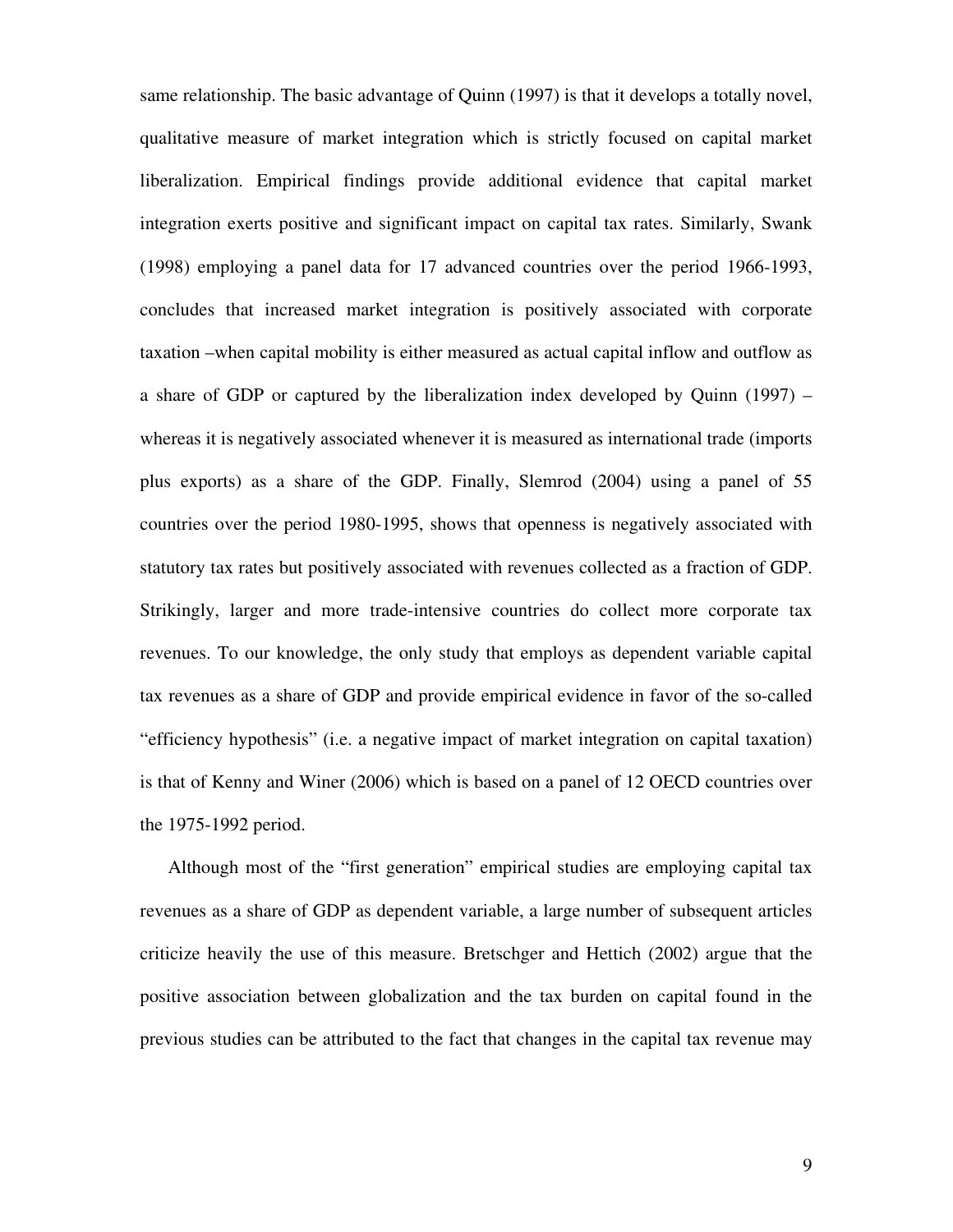be due to changes in the tax base (instead of changes in the tax burden of capital) and argue in favor of alternative proxies for the tax burden on capital (i.e. AETR).

One of the first studies employing AETR as dependent variable is that of Rodrik (1997). In a dataset of 18 OECD countries from 1965 to 1991 he concludes that increased market integration –measured as international trade as percent of GDP- is negatively associated with the taxation of capital. A large number of subsequent articles extended the analysis of Rodrik (1997) in several ways and provide additional evidence in favor of the "efficiency hypothesis". Bretschger and Hettich (2002, 2005) using AETR as dependent variable, for a set of 12 OECD countries over the 1967-1996 period, verify the negative impact of globalization on corporate tax rates. Their results remain qualitatively intact under alternative specifications and for different international market integration measures. Qualitatively similar findings are also obtained by other studies employing AETR as a proxy of capital taxation: Winner (2005) employing a wider dataset of 23 OECD countries over the period 1965-2000, and various alternative market integration proxies, provide strong evidence in favor of the "efficiency hypothesis". These findings are also verified in Adam and Kammas (2007). On the other hand, Bretschger (2010) argues that the positive effect of increased international trade on economic growth is due to its negative effect on capital taxation: using a dataset of 12 OECD countries in the period 1965-1999 he provides evidence for the hypothesis that trade increases growth through its curbing effect on capital taxes. The analyzed trade-growth channel includes a negative impact of openness on corporate taxes and a negative effect of taxes on capital formation and growth. Similarly, Hays (2003) employing a panel dataset of 17 OECD countries (1965-1996) and three alternative measures of capital mobility, concludes that increased international capital mobility has a strong negative impact on capital tax rates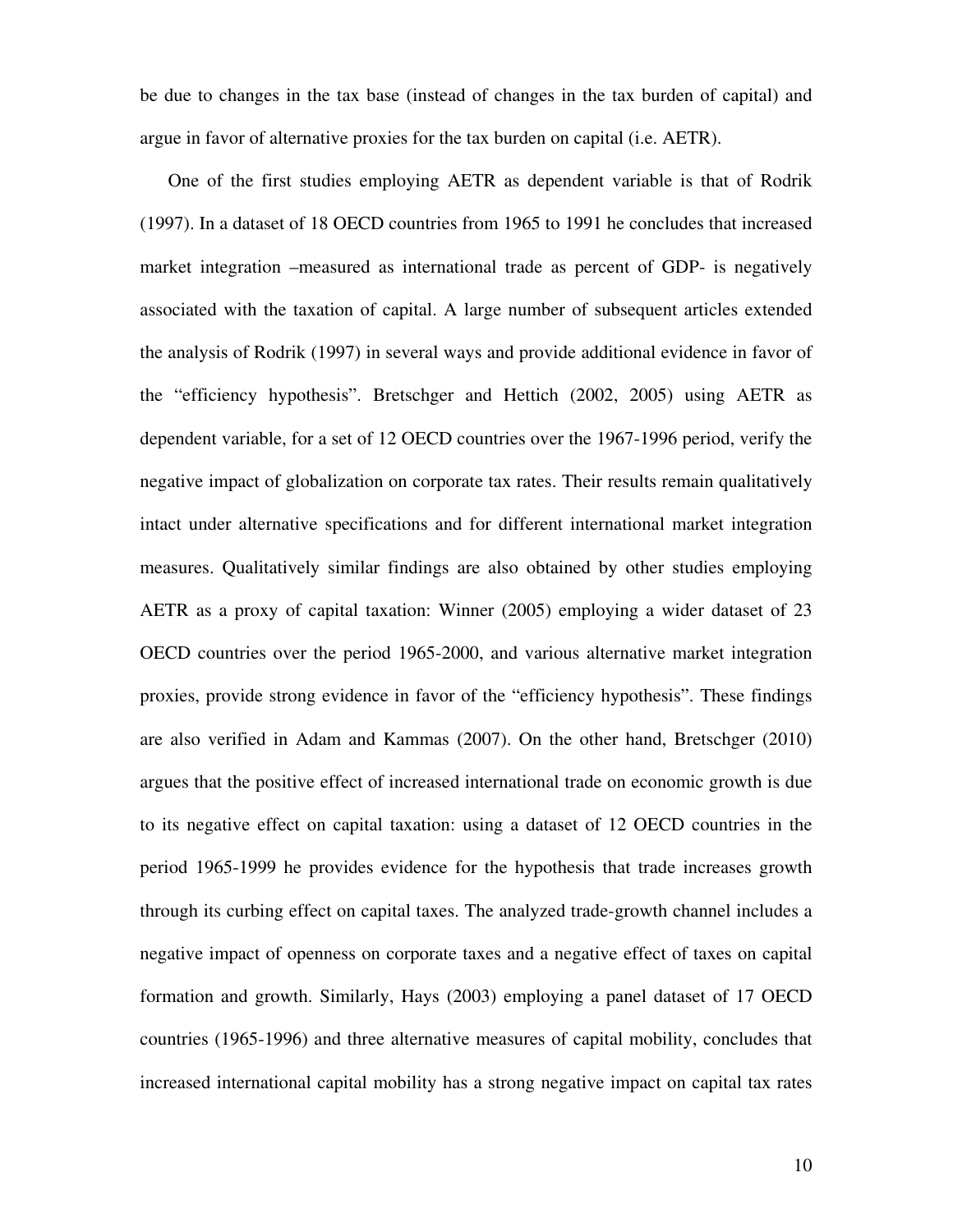in capital rich countries with majoritarian political institutions. Finally, Kammas (2011) provides empirical evidence of a negative and significant relationship between international trade and four alternative effective tax ratios by employing a panel dataset of 20 OECD countries over the 1982-2000 period.

However, the use of AETR as dependent variable does not preclude empirical evidence against the "efficiency hypothesis". Dreher (2006) in a panel dataset of OECD countries over the period 1970-2000, shows that greater globalization leads to higher AETR on capital. The globalization measure employed by Dreher (2006) (the so- called KOF index of market integration) besides the economic factors (e.g. trade, capital restrictions, trade barriers) takes also into account the social and the cultural aspects of integration. The results documented therein provide evidence in favour of a positive and significant influence of globalization on corporate AETR therefore rejecting the "efficiency hypothesis". Similar findings are also obtained by Garrett and Mitchell (2001) for a sample of OECD countries from 1967 to 1992 leading them to conclude that: (i) foreign direct investment, (ii) financial openness index and (iii) covered interest rate differentials are all associated with higher AETR on capital. Similarly, Gelleny and Mccoy (2001) using a panel data set comprised of 17 OECD countries for the years 1982- 1991 suggest that openness is positively associated with corporate tax ratio AETR and attribute this finding to the inhibiting effect of national borders on trade. Additionally, exposure to trade may heighten pressure on governments to provide compensation to segments of the population displaced by international competition (Rodrik, 1998). Such compensation may be financed by increased corporate taxes. Following similar rationale and employing a panel of fourteen developed democracies countries from 1981 to 1995, Swank and Steinmo (2002) investigate what drives the remarkable change in

11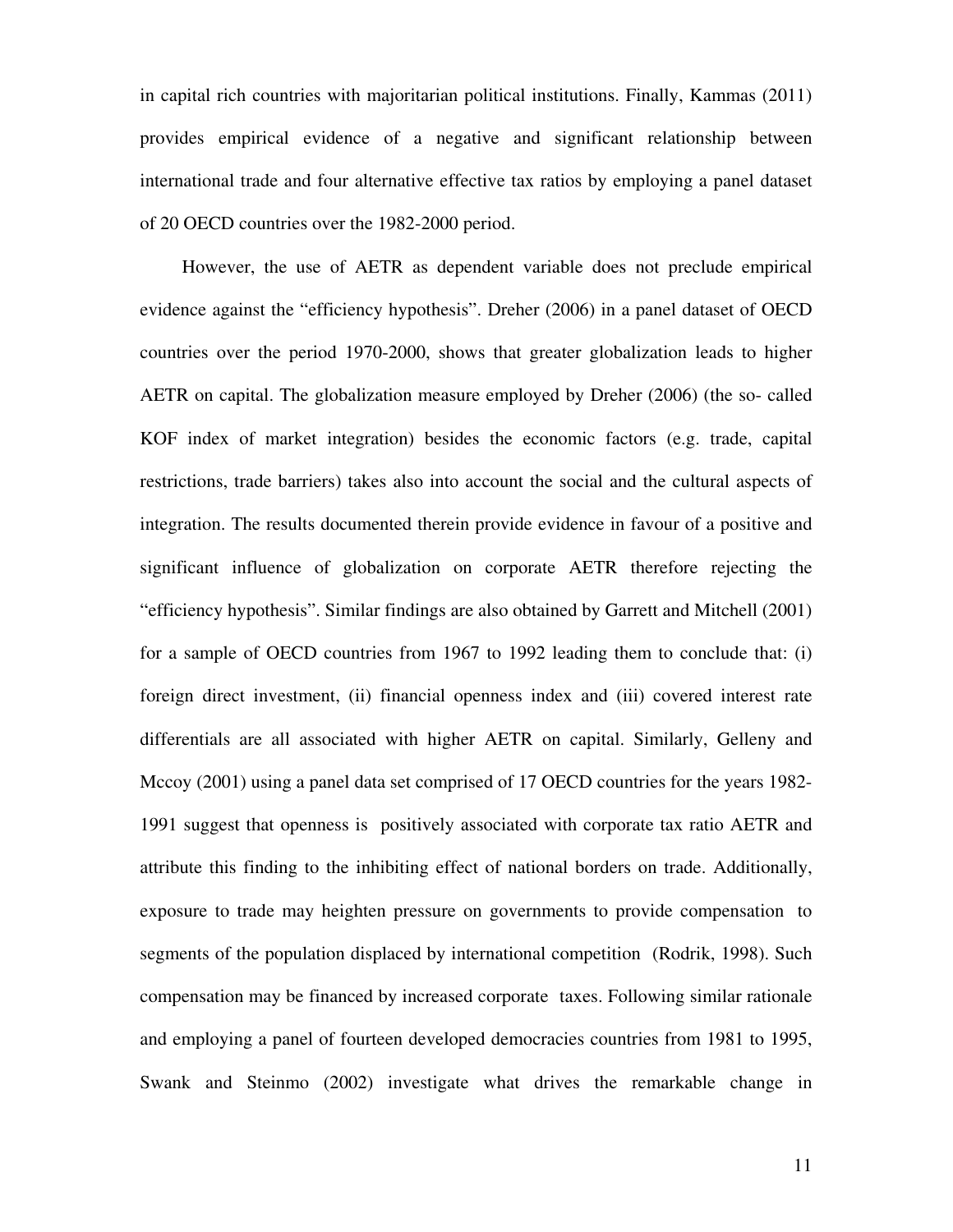contemporary tax policy in capitalist democracies. They conclude that internationalization, domestic economic change, and budgetary pressures each prompt significant changes in tax policy yet, together, they create a system of constraints altering the level and distribution of tax burden. Regarding the impact of market integration on capital taxation, they find that both capital mobility and trade are associated with cuts in statutory corporate tax rates but not with reductions in effective average tax rates on capital income.

#### **3.2 Meta-sample and methodology.**

Empirical studies examining the effect of international market integration on capital taxation are published either in economics or in political science journals. Therefore, in order to construct our meta-sample we proceeded by searching in the following databases: (i) the Econ-Lit (The American Economic Association's electronic bibliography) database<sup>4</sup> in order to find articles published in economics' journals and (ii) the Scopus database<sup>5</sup> in order to find the articles published in political science journals. Our objective was to find articles containing at least one empirical estimate of globalization's impact on capital taxation. The keywords used in the search were "capital + taxation", "globalization", "efficiency + hypothesis".<sup>6</sup> These approaches identified more than 150 papers, where 23 empirical studies were included.<sup>7</sup> These studies form our

 $\overline{a}$ 

<sup>&</sup>lt;sup>4</sup> Econ-Lit is a comprehensive index of journal articles, books, book reviews, collective volume articles, working papers and dissertations

<sup>&</sup>lt;sup>5</sup> Scopus is a multi-disciplinary database covering science, engineering, medicine, and social sciences. It provides access to: Citations and abstracts of over 18,000 titles (1966 - present) from 5,000 international publishers and cited references of articles published since 1996

 $6$  The last search was conducted on May 5, 2011.

 $<sup>7</sup>$  A large number of the identified papers were theoretical, whereas there were cases of empirical studies</sup> which although they investigate the effect of international market integration on national tax structure, they employ as key dependent variable some kind of capital tax-labor tax ratio and not a clear cut capital tax rate measure (see e.g. Haufler et al., 2009). Therefore, these empirical studies are not included in our metasample.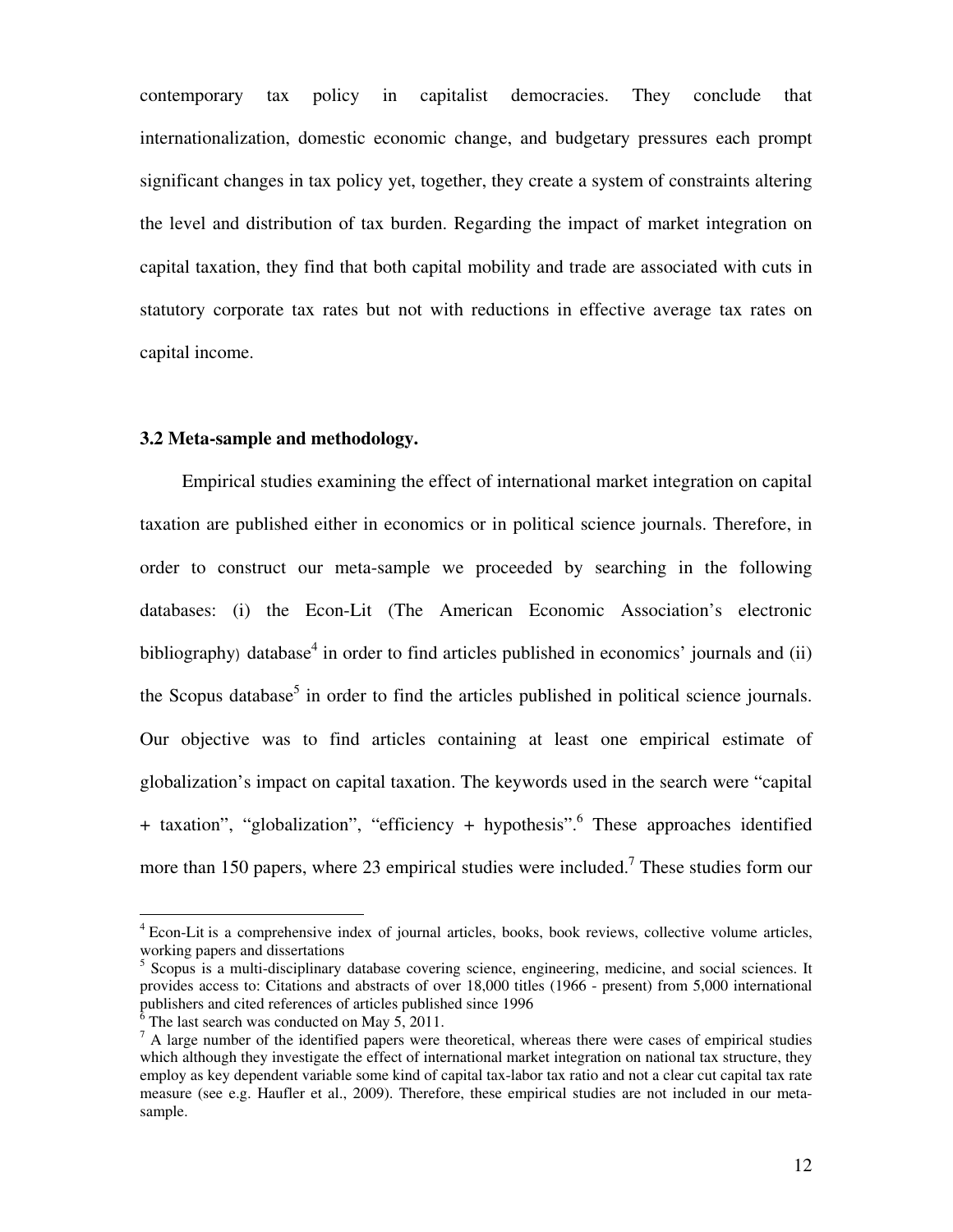meta- sample. As each study reports several estimations, we follow Doucouliagos and Stanley (2009) and report them all as independent regressions and thus our sample includes 233 observations. Table 1 lists the 23 studies employed in our analysis as well as some descriptive statistics concerning the estimated coefficient of the size effect of globalization on capital taxation.

## [Insert Table 1, here]

As can be easily verified, there exist meaningful variation among the empirical studies. Firstly, the number of coefficients obtained from each study ranges significantly. That is, although we obtain a relative large number of observations from some studies (for example Dreher, 2006, with 58 reported coefficients) others contribute by providing a relatively small number of estimated coefficients (Garrett, 1995 with only 2 reported coefficients). Secondly, there exists significant variation in the mean value of coefficients, ranging from a value of -7.509 (Bretschger and Hettich, 2002) to 1.141 (Hays, 2003). Moreover, examining the "minimum", "maximum" columns we conclude that seventeen out of the twenty two studies report at least one positive coefficient, although most of the coefficients appear to be negative.

The simplest meta- analysis model regresses the reported estimated coefficient of each study (i.e. the estimated effect of globalization on the tax rate on capital) weighted by its standard error - i.e. the *t- statistic* of each study- over an intercept and the inverse of the standard error of the coefficient.<sup>8</sup> Then, in the absence of heterogeneity in the

 $\overline{a}$ 

<sup>&</sup>lt;sup>8</sup> The variables are weighted with the standard error in order to correct the meta- regression model for its build- in heteroskedasticity problem (see Stanley et al., 2008 for more details).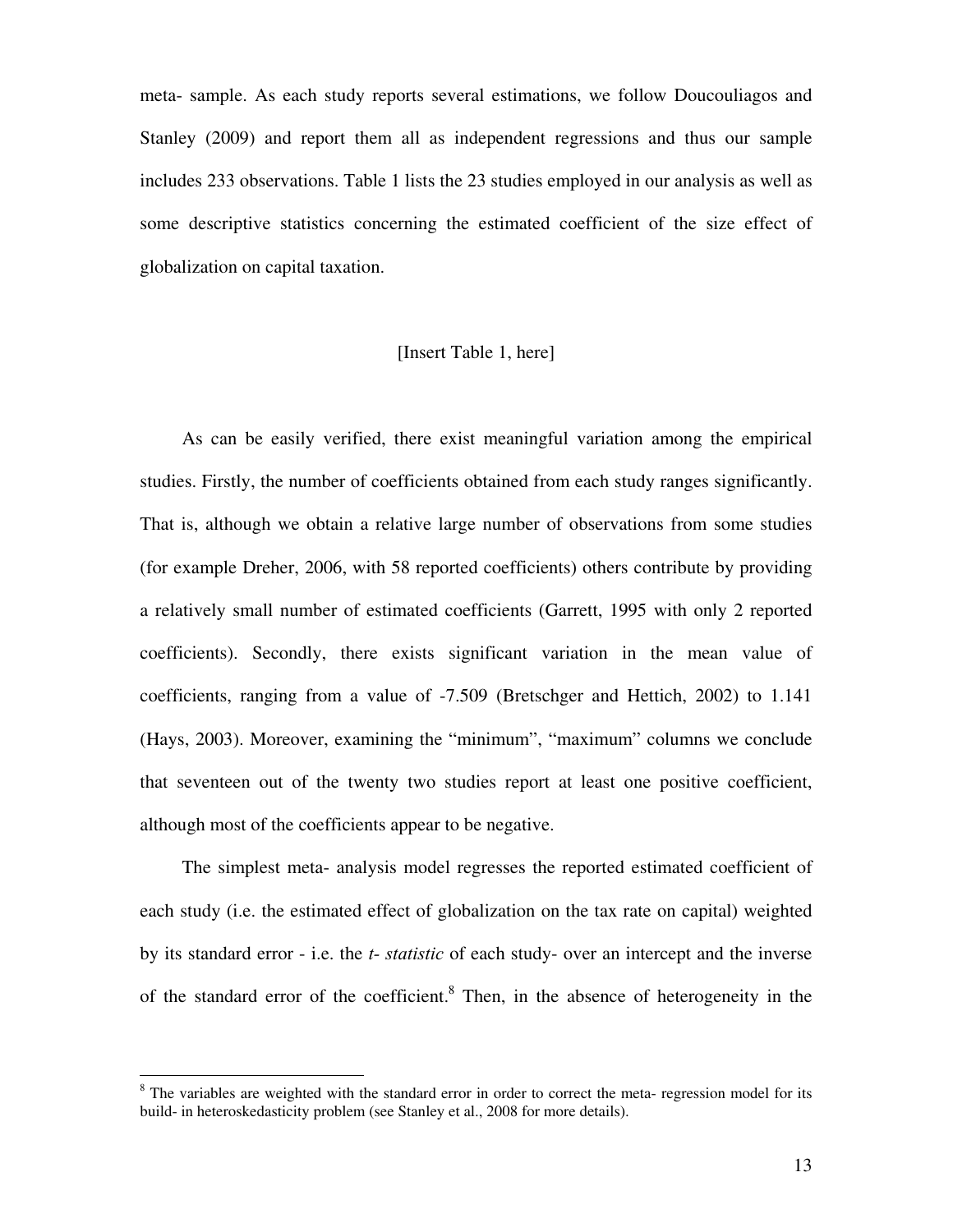literature, the coefficient of the inverse of the standard error is the "true" or underlying effect (Stanley et al., 2008).

The estimated "true" effect however can be biased in the presence of (i) publication bias and (ii) unexplained heterogeneity (Doucouliagos and Stanley, 2008). Publication bias arises in the literature when editors, reviewers and researchers have a preference for results that are statistically significant and/ or consistent with certain theoretical predictions (Stanley, 2005; Doucouliagos, 2005). Our testing for the presence of publication bias rejected the hypothesis of publication bias in all cases, and we therefore need not correct our results.

In order to tackle the problem of heterogeneity in the meta- regression we have to introduce additional meta- independent (moderator) variables.<sup>9</sup> The moderator variables are those particular studies characteristics that are expected to have systematic impact on the reported effect of globalization on capital taxation. Following the rationale described in Section 2 we seek to examine whether differences regarding: (i) capital taxation data and (ii) alternative globalization measures may be of crucial importance regarding the obtained results.

In order to capture the effect of alternative capital taxation data we construct two dummy variables. The first one (denoted as *AETR*) equals to one whenever an estimation employs as proxy of capital taxes, average effective tax rates based either on the Mendoza et al. (1994) methodology or on Devereux et al. (2002); the second variable (denoted as *statutory*) equals to one whenever an estimation uses statutory tax rates as a measure of capital tax rates and takes a value of zero otherwise and the third (denoted as *EMTR*) equals to one whenever an estimation employs marginal effective tax rates based

<sup>&</sup>lt;sup>9</sup> In the meta- regression, these moderator variables are also divided by the standard error of the coefficient.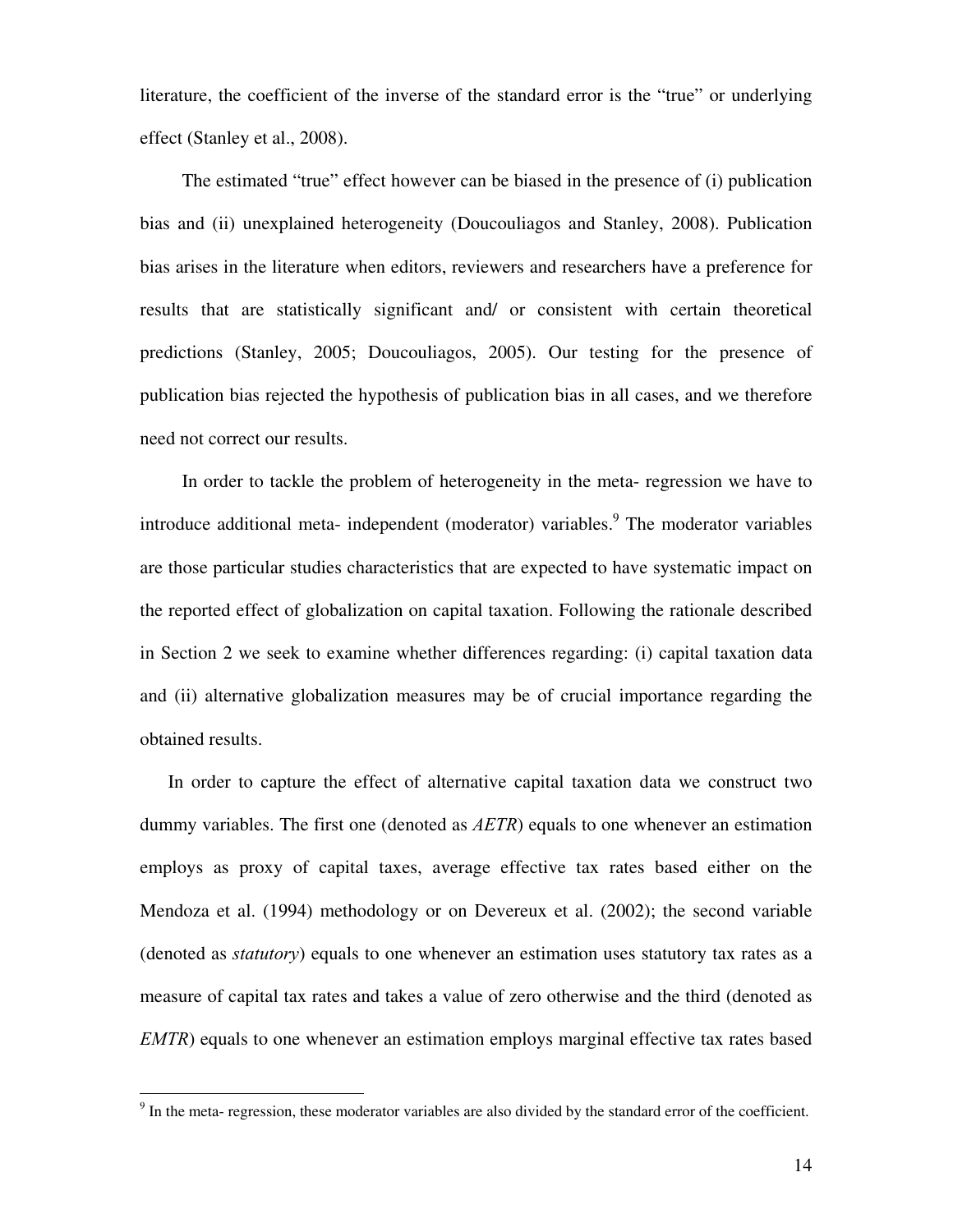on Devereux et al. (2002) methodology as proxy of capital taxation. Moreover, in order to examine whether employing strictly corporate tax revenues instead of capital tax revenues as a proxy of capital taxation may be important, we construct the variable *Corporate data,* which equals to one whenever an estimation uses exclusively corporate profits and capital gains as proxy of the capital tax base.

Following similar rationale, in order to capture the effect of different globalization measures we create four alternative international market integration dummy variables. The first one (denoted as *Openness*) equals to one whenever an estimation employs actual international trade flows as percent of GDP and equals to zero otherwise; the second (denoted as *KOF*) takes a value of one when an estimation uses the overall KOF globalization index developed by Dreher (2006) and equals zero otherwise; the third (denoted as *Quinn*) equals to one when an estimation employs the qualitative index of market integration developed by Quinn (1997). Finally, as there is a number of papers that uses more indirect measures of globalization, such as the Sachs-Werner openness index, the covered interest parity or the savings- investment correlation (see e.g. Slemrod, 2003; Winner 2005; Garrett and Mitchell, 2001) we construct a forth dummy variable (denoted as *Indirect*) which equals to one when one of the three above mentioned indirect globalization measures is employed and takes a value of zero otherwise.

Moreover, we focus on the particular characteristics of underlying studies and we examine whether there exist potential systematic impact of specifications and estimation procedures on the reported findings. On this basis, we develop several additional moderator variables, which are presented in table 2. These variables were chosen firstly on the basis of theoretical judgments concerning the importance of each variable as highlighted in the literature and secondly following the "general to specific" approach as

15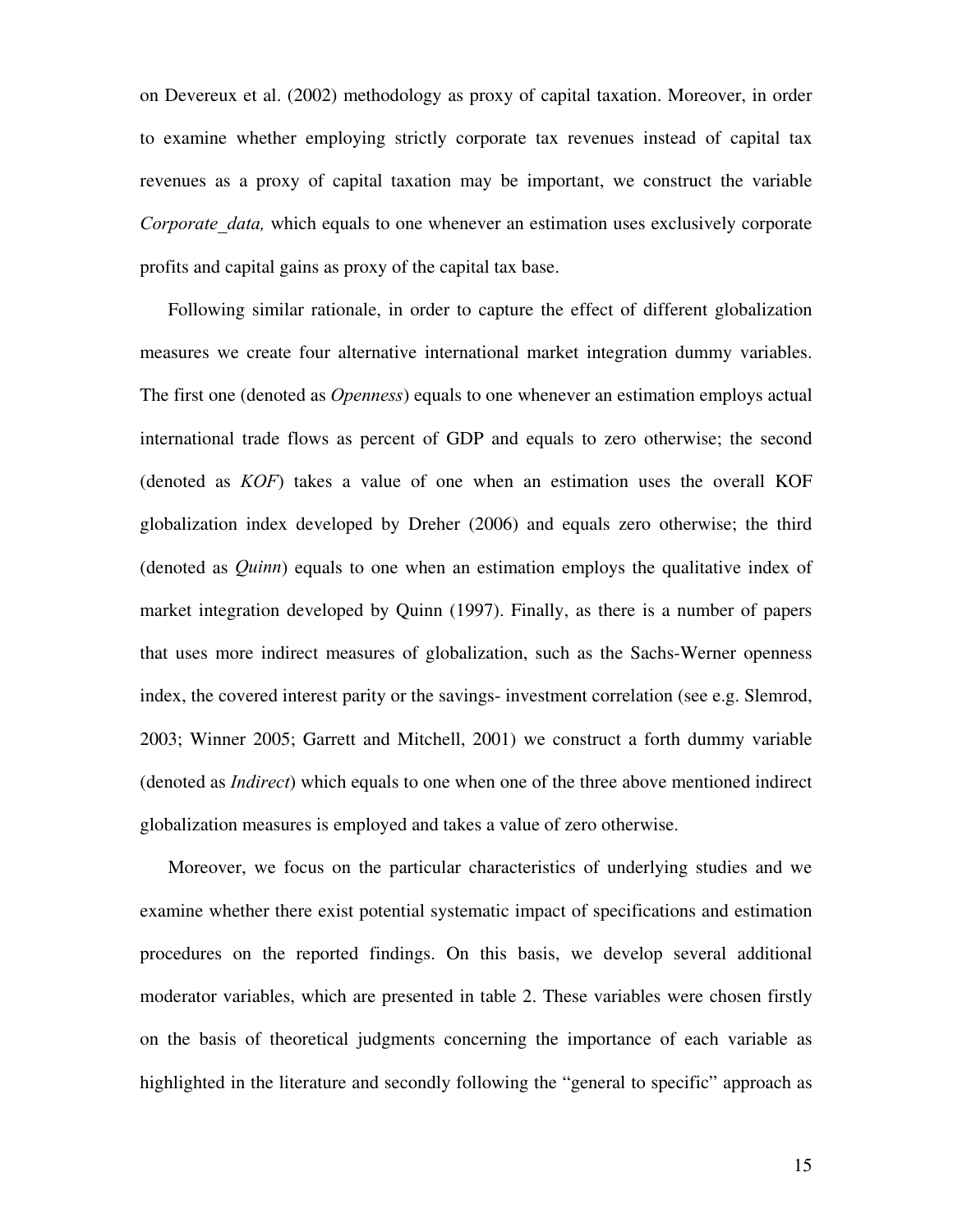it is common practice in the meta- analysis research (Stanley, 2005). Moreover our decision to keep or drop a variable from the model was also based on model diagnostics (namely improvement of the R- square and the Ramsey Reset specification test).

# [Insert Table 2, here]

The full set of moderator variables includes initially variables that take into account the structure of the dataset, i.e. the earliest and latest year and the number of countries included in the sample. It is also includes the year of publication and a dummy variable that takes the value of one if the journal where the article was published is not indexed in the Econ- Lit. Finally dummies are included in order to account for the other independent variables included in each regression: the dummy variable *dynamic*, which takes the value of one if lagged tax rate on capital is included in the equation, dummy *spending* to take into account if the author(s) control for the level of government spending, and the dummy *demographics* to take into account if the author(s) control for demographic factors.

The meta- regression model we estimate then (taking account the study heterogeneity) takes the form

$$
Tstat_i = a(1/SE_i) + \beta_0 + \sum_{k=1}^{K} \frac{a_k Z_{jk}}{SE_j} + v_j
$$
 (1)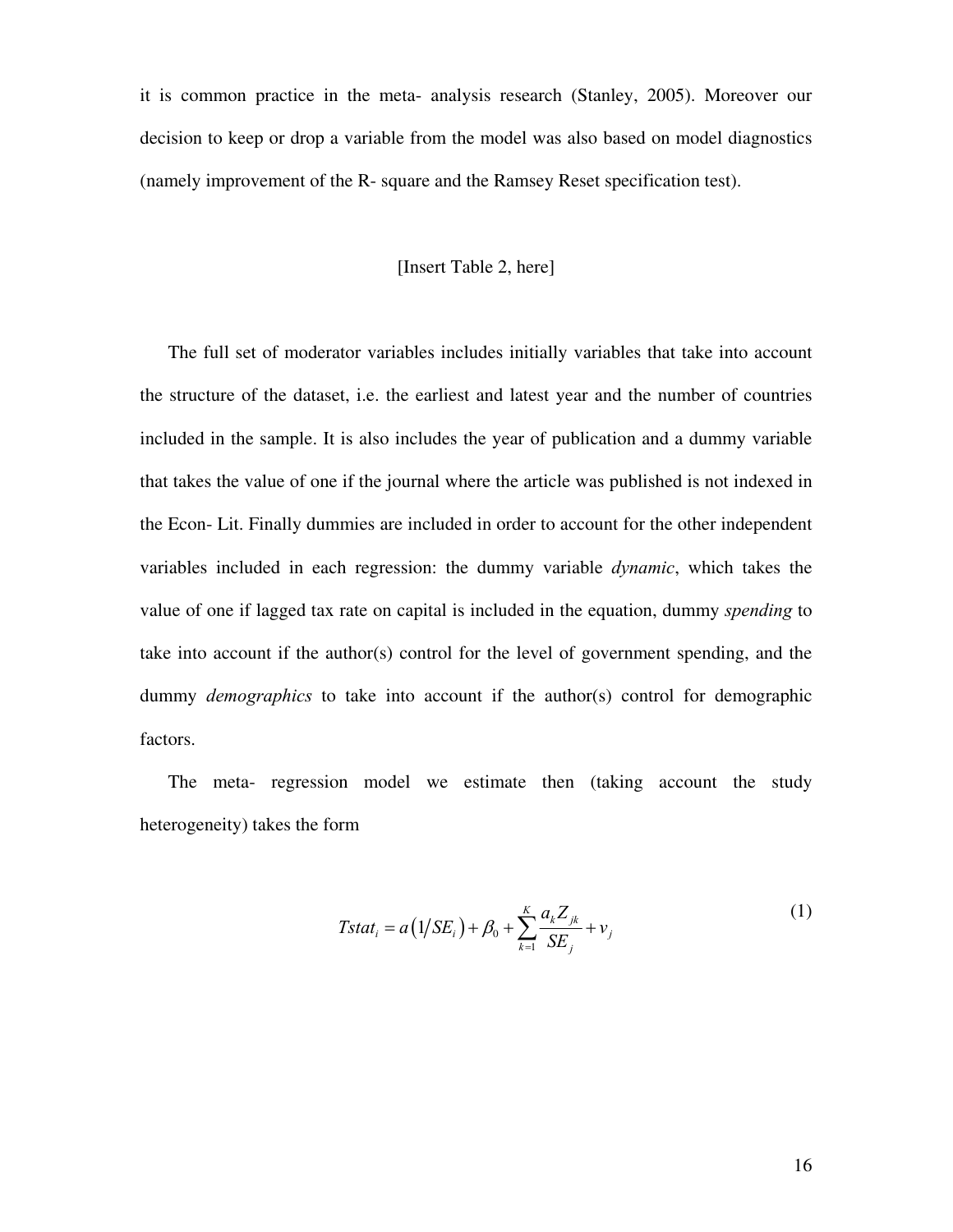Where, *Tstat<sub>i</sub>* and  $SE_i$  is the t-statistic and the standard error of the coefficient of interest of the *i* study,  $Z_k$  are the *K* moderator variables and  $v_j$  is the error term.<sup>10</sup>

# **4. Meta-analysis and Results**

-

Our first task is to test for the presence of publication bias. Usually, publication bias arises in literatures characterized by consensus (Doucouliagos and Stanley, 2008). In these cases researchers "search" more in order to obtain more significant results, and editors and researchers are more reluctant to publish "unconventional" results. Given that the literature on the effect of globalization on capital taxation is characterized with highly conflicting results, publication selection may not be an issue here.

To establish that are results are not plagued with publication bias, we follow Stanley (2008) and Efendic et al. (2011) and use the Funnel Assymetry Test (FAT) to test for the presence of publication bias. FAT estimates equation (1), assuming that all  $a_k$  are zero, i.e. no heterogeneity effect and tests the null hypothesis H<sub>0</sub>:  $\beta_0=0$ . A non- rejection of the null implies absence of publication bias. A non- zero constant term on the other hand implies upward or downward bias (depending on whether  $\beta_0$  is positive or negative respectively) on the effects estimated in the literature.<sup>11</sup> The results of the FAT test are presented in Table 3.

[Insert Table 3, here]

<sup>&</sup>lt;sup>10</sup> It should be noted that in equation (1),  $a$  no longer corresponds to the "true" effect. The "true" effect depends on the moderator value categories and is different across studies (see Doucouliagos and Stanley, 2009).

<sup>&</sup>lt;sup>11</sup> Another way to examine the presence of publication bias is to use the funnel graph (Stanley, 2005). As this is only a graphical indication, it is an indirect way of examining publication bias and formal testing (as the FAT) is required. However we have plotted the funnel graph and it seems symmetric, as required in order to reject the presence of publication bias (the graph is always available from the authors).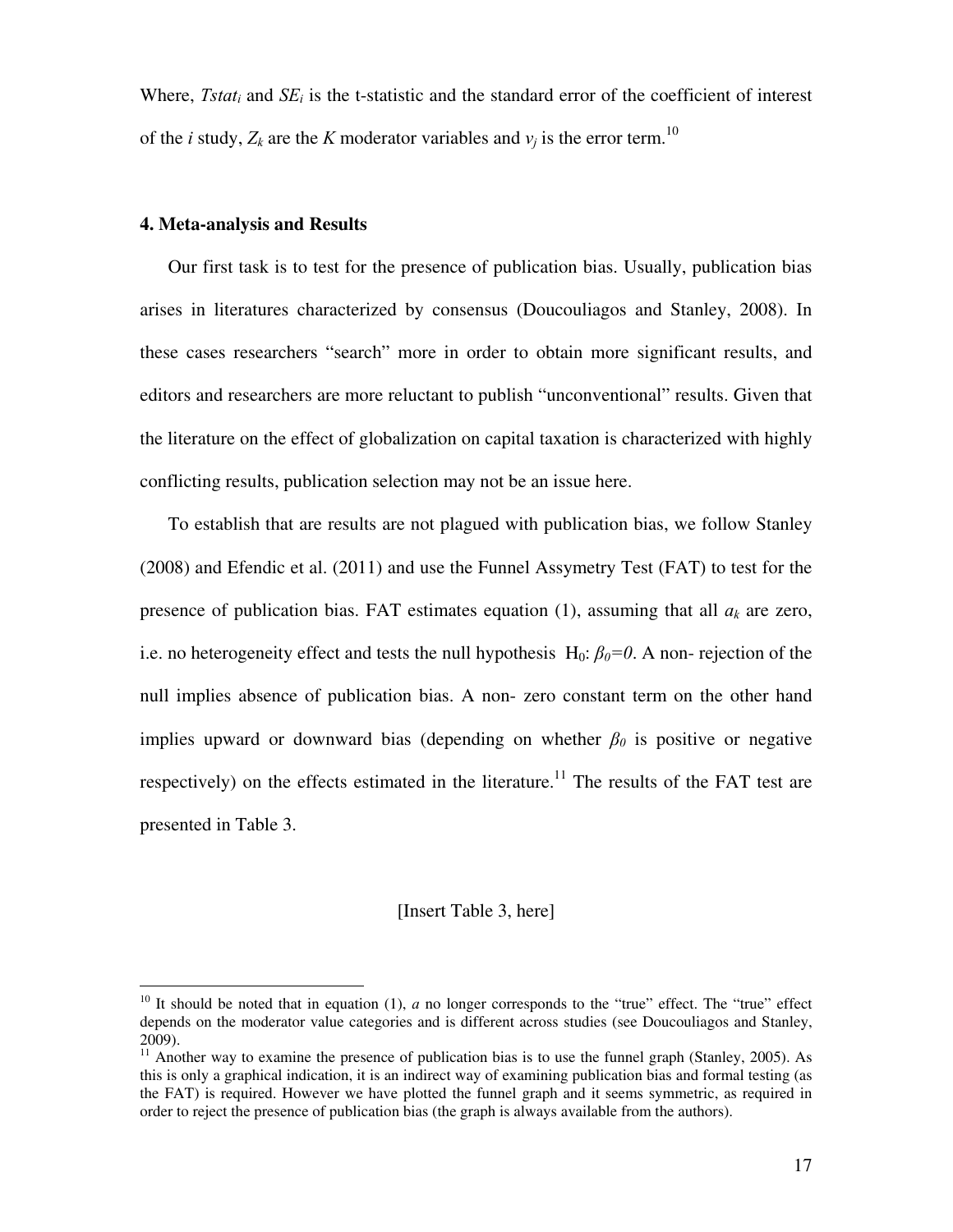The FAT test clearly rejects the presence of publication bias, at all levels of relevant statistical significance. Moreover, Table 3 reports the "true" effect of globalization on capital taxation: in the absence of heterogeneity this is given by the coefficient *a*. As Table 3 indicates there is no "genuine" empirical effect of globalization on capital taxation. This result however should be treated with caution since the relevant literature concludes that there is significant amount of heterogeneity among the empirical studies. The existence of heterogeneity is also confirmed by our results included in Table 4. Moreover, in Table 4, we estimate a multivariate meta- regression model (i.e. equation (1)), in order to investigate the potential sources of heterogeneity in the literature.

Table 4 reports the empirical results of the multivariate meta- regression. The Rsquare ranges from 0.19 to 0.25, implying a relatively good fit for a meta- regression model. Moreover the Ramsey test Reset test cannot reject the hypothesis that there are no ommited variables in the model at the 5% level of statistical significance.<sup>12</sup> As individual regressions are clustered across studies, we report cluster adjusted standard errors.

# [Insert Table 4, here]

In column (1), we estimate equation (1) for the whole sample. As can be seen eight variables turn out significant. Since the coefficients of all four dummies related to the measure of globalization turn out highly significant, we conclude that alternative measures of globalization are key determinants of result heterogeneity.<sup>13</sup> In fact *Openess*, *Quinn* and the *Indirect measure* bear negative and significant coefficients whereas the

-

 $12$  We have also performed a link test (Pregibon, 1980) to test the linear specification of the model and in all cases the model appeared correctly specified.

<sup>&</sup>lt;sup>13</sup> In the multivariate meta-regression model, the "true" effect is not captured solely by the coefficient of 1/SE but by the combination of all the moderator variables. In other words there is different "true" effect depending on the study characteristics.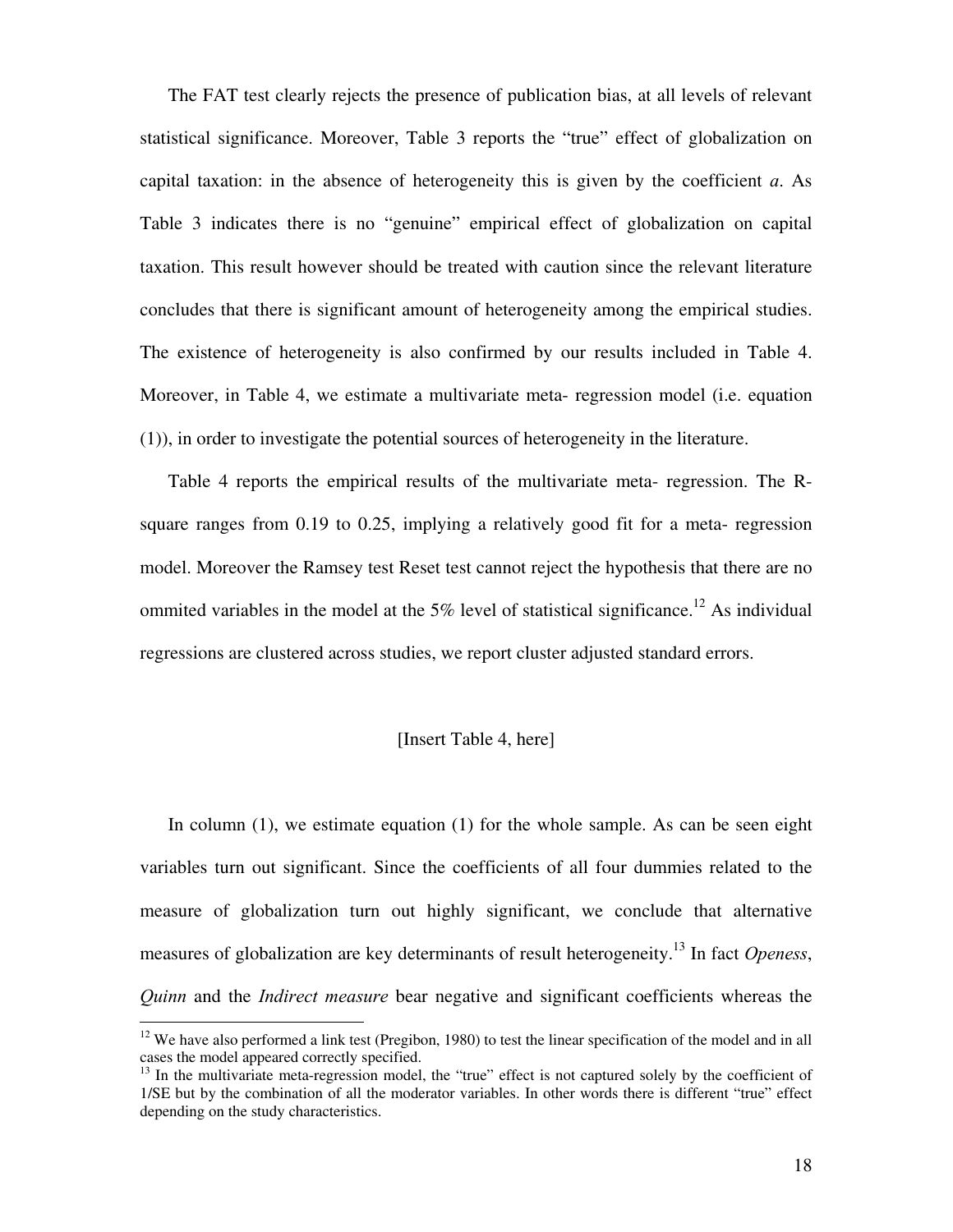*KOF* dummy variable bears a positive and highly significant coefficient. On the other hand, none of the dummy variables related to capital tax measures bear significant coefficients. This result highlights the fact that study characteristics related to the measurement of capital taxation fail to explain the heterogeneity of the empirical findings. Moreover, characteristics related to the structure of sample, as the number of countries (which turns out marginally insignificant), the year the study was published, the latest year in the time sample and whether the study was published in a political science journal turn out significant. Finally, it is interesting to note that estimations that included proxies of government spending in the set or control variables, resulted significantly to lower effect of globalization on the tax burden of capital. This suggests that when one takes into account the positive effect of globalization on government spending (Rodrik, 1999), the effect of higher economic integration on the taxation of capital is more consistent with the "efficiency hypothesis".

In Columns (2) to (4) of Table 4, we proceed by estimating equation (1) by: (i) excluding the cases where the marginal effective tax rates (EMTR) based on the methodology of Devereux et al. (2002) is used as capital tax proxy [Column(2)], (ii) excluding 5% of the most extreme values of the effect of globalization on tax rates [Column(3)] and (iii) excluding 10% of the most extreme values of the effect of globalization on tax rates  $[Column(4)]$ .<sup>14</sup> As it is evident in columns (2) to (4), our main results remain qualitatively intact. Differences across studies can be attributed to differences in the measurement of globalization whereas in contrast, study characteristics

 $\overline{a}$ 

<sup>&</sup>lt;sup>14</sup> Note that the set of variables in all columns is not the same. This is because by excluding some regressions from our meta- sample (i) there is no variation in some of the moderator variables, (ii) some variable lose their statistical significance ( and thus are dropped) and (iii) the proper specification of the model (as indicated by our tests) changes.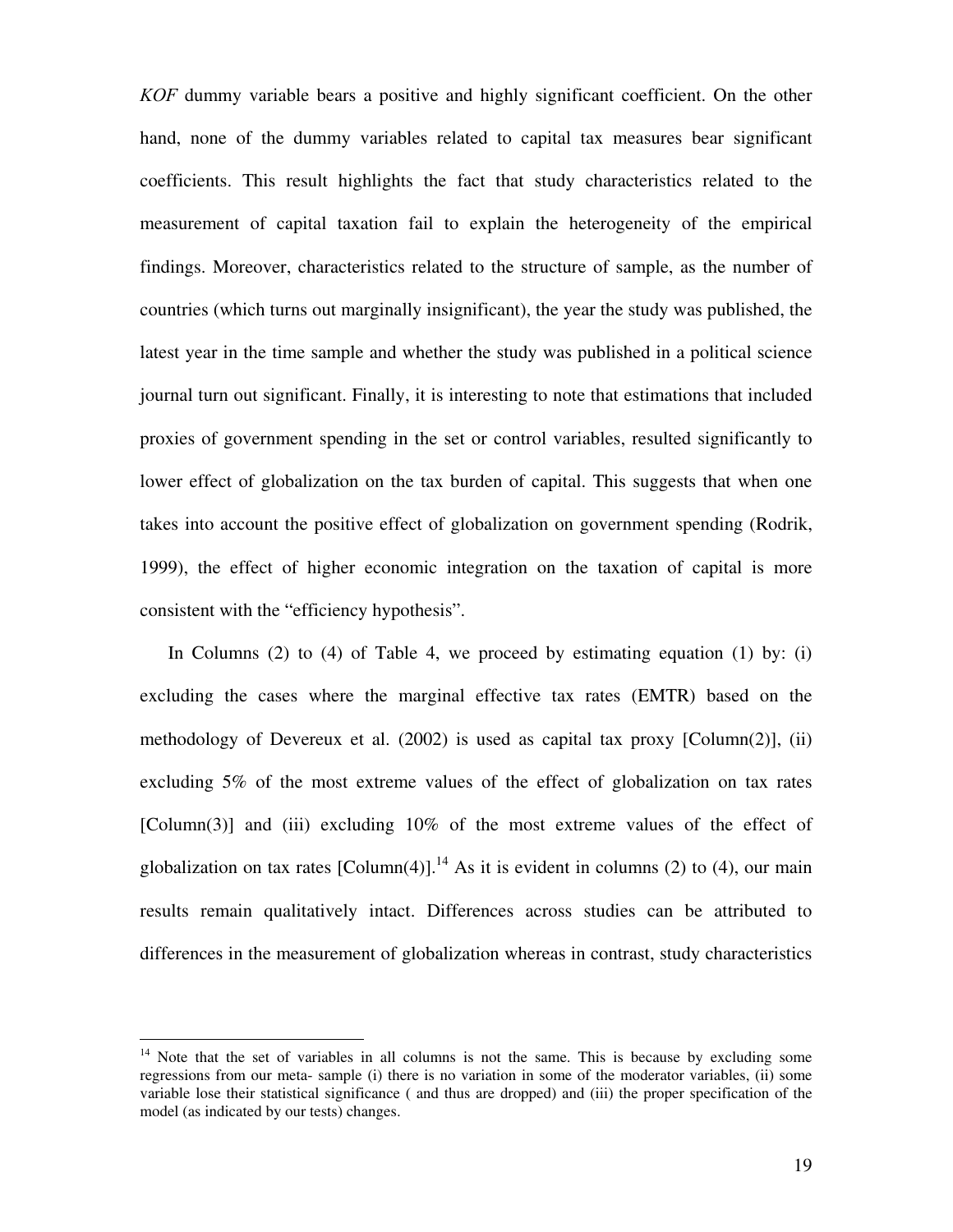related to the measurement of the tax burden on capital appear to have an insignificant effect on the above mentioned relationship.

# **5. Conclusions**

The main objective of the present paper was to examine whether there is any systematic impact of different capital taxation data and different globalization measures on the reported effect of globalization on capital tax rates. Our analysis provides empirical evidence that study characteristics related to capital taxation do not exert any systematic impact on the obtained results. In contrast, study characteristics related to globalization measures give rise to totally different findings concerning the issue under examination. Moreover, we provide empirical evidence that several other study characteristics (e.g. whether a particular study has been published in a political or in an economic journal) do have systematic impact on the reported results. These conclusions are very important for future empirical studies examining the effects of globalization on capital taxation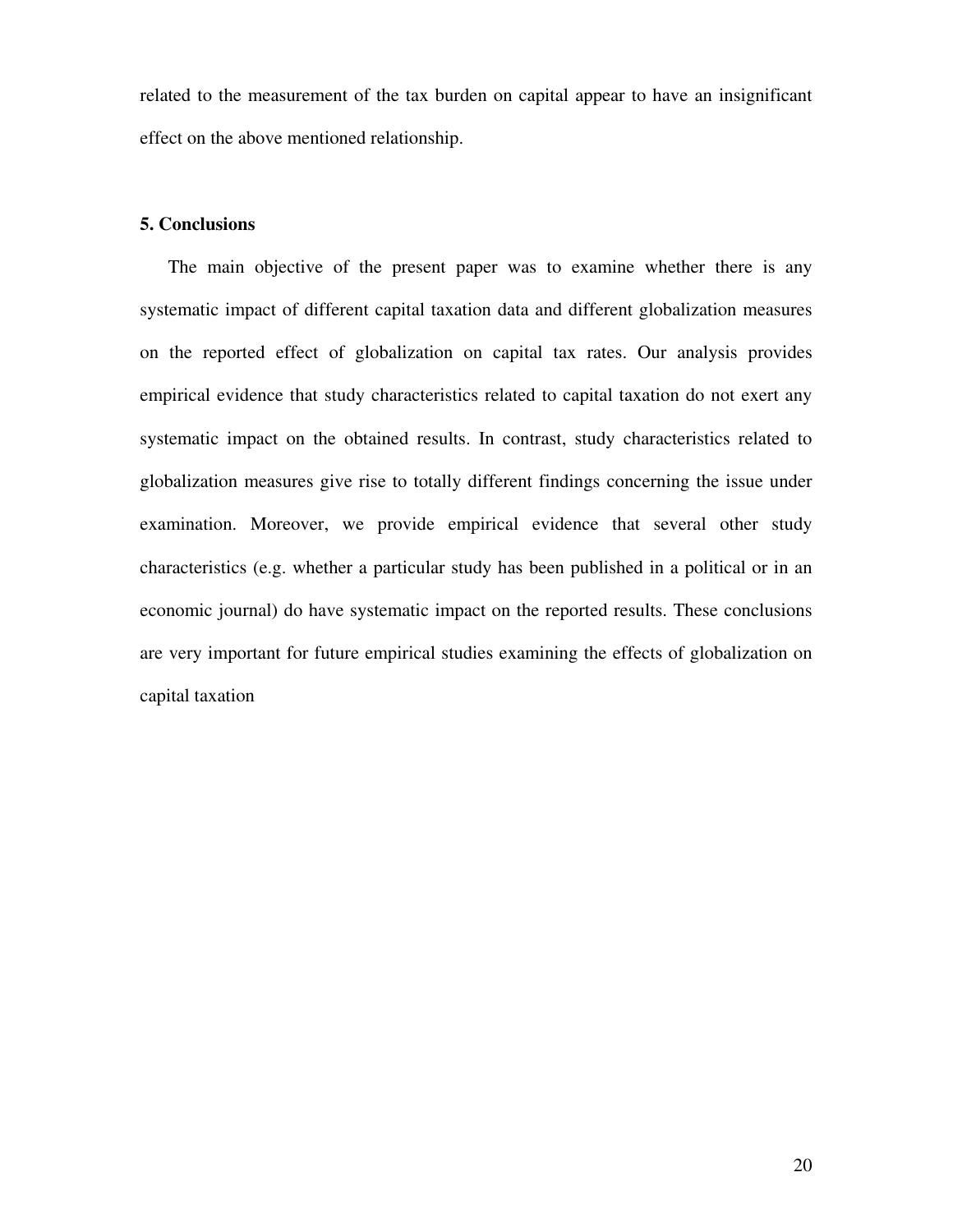**Table 1.** Summary statistics of the studies in our meta sample

|                | Standard                             |                           |          |           |          |           |          |  |
|----------------|--------------------------------------|---------------------------|----------|-----------|----------|-----------|----------|--|
|                | Authors                              | Number of<br>elasticities | maximum  | minimum   | Median   | deviation | Mean     |  |
| $\mathbf{1}$   | Garrett, 1995                        | 2                         | 0.065    | 0.040     | 0.052    | 0.018     | 0.052    |  |
| 2              | Rodrik, 1997                         | 3                         | $-0.082$ | $-14.330$ | $-0.122$ | 8.215     | $-4.845$ |  |
| 3              | Quinn, 1997                          | 6                         | 0.097    | 0.002     | 0.004    | 0.031     | 0.029    |  |
| $\overline{4}$ | Garrett, 1998a                       | $\overline{2}$            | 0.040    | $-0.004$  | 0.018    | 0.031     | 0.018    |  |
| 5              | Garrett, 1998b                       | $8\,$                     | 0.190    | $-0.240$  | $-0.030$ | 0.190     | $-0.019$ |  |
| 6              | Swank, 1998                          | 6                         | 0.209    | $-0.009$  | 0.003    | 0.100     | 0.062    |  |
| 7              | Garrett and Mitchell, 2001           | $8\,$                     | 0.419    | $-0.810$  | $-0.017$ | 0.379     | $-0.002$ |  |
| 8              | Gelleny and McCoy, 2001              | 16                        | 4.004    | $-5.140$  | 0.086    | 1.767     | 0.037    |  |
| 9              | Bretschger and Hettich, 2002         | 36                        | 0.450    | $-22.060$ | $-3.475$ | 8.279     | $-7.509$ |  |
| 10             | Swank and Steinmo, 2002              | $8\,$                     | 0.143    | $-0.164$  | $-0.010$ | 0.096     | $-0.026$ |  |
| 11             | Hays, 2003                           | 3                         | 2.223    | 0.212     | 0.988    | 1.014     | 1.141    |  |
| 12             | Slemrod, 2003                        | $8\,$                     | 0.027    | $-0.056$  | 0.005    | 0.029     | $-0.001$ |  |
| 13             | Bretschger and Hettich, 2005         | 14                        | 0.980    | $-10.100$ | $-0.003$ | 3.254     | $-1.699$ |  |
| 14             | Winner, 2005                         | 3                         | $-0.135$ | $-0.180$  | $-0.145$ | 0.024     | $-0.153$ |  |
| 15             | Dreher, 2006                         | 58                        | 3.410    | $-8.230$  | 0.300    | 2.779     | $-0.195$ |  |
| 16             | Kenny and Winer, 2006                | $\sqrt{2}$                | 0.001    | $-0.004$  | $-0.002$ | 0.004     | $-0.002$ |  |
| 17             | Adam and Kammas, 2007                | 7                         | $-0.003$ | $-0.003$  | $-0.003$ | 0.001     | $-0.003$ |  |
| 18             | Devereux, Lockwood and Redoano, 2007 | 6                         | 0.130    | $-0.003$  | 0.035    | 0.056     | 0.052    |  |
| 19             | Clausing, 2008                       | 5                         | $-0.020$ | $-0.211$  | $-0.191$ | 0.083     | $-0.145$ |  |
| 20             | Overesch and Rincke, 2009            | 14                        | 1.740    | $-2.210$  | $-1.215$ | 1.021     | $-0.904$ |  |
| 21             | Plumper, Troeger and Winner, 2009    | 8                         | 1.280    | $-0.045$  | 0.010    | 0.511     | 0.267    |  |
| 22             | Bretschger, 2010                     | 14                        | $-2.178$ | $-3.259$  | $-2.531$ | 0.408     | $-2.697$ |  |
| 23             | Kammas, 2011                         | 14                        | $-0.058$ | $-0.255$  | $-0.140$ | 0.068     | $-0.155$ |  |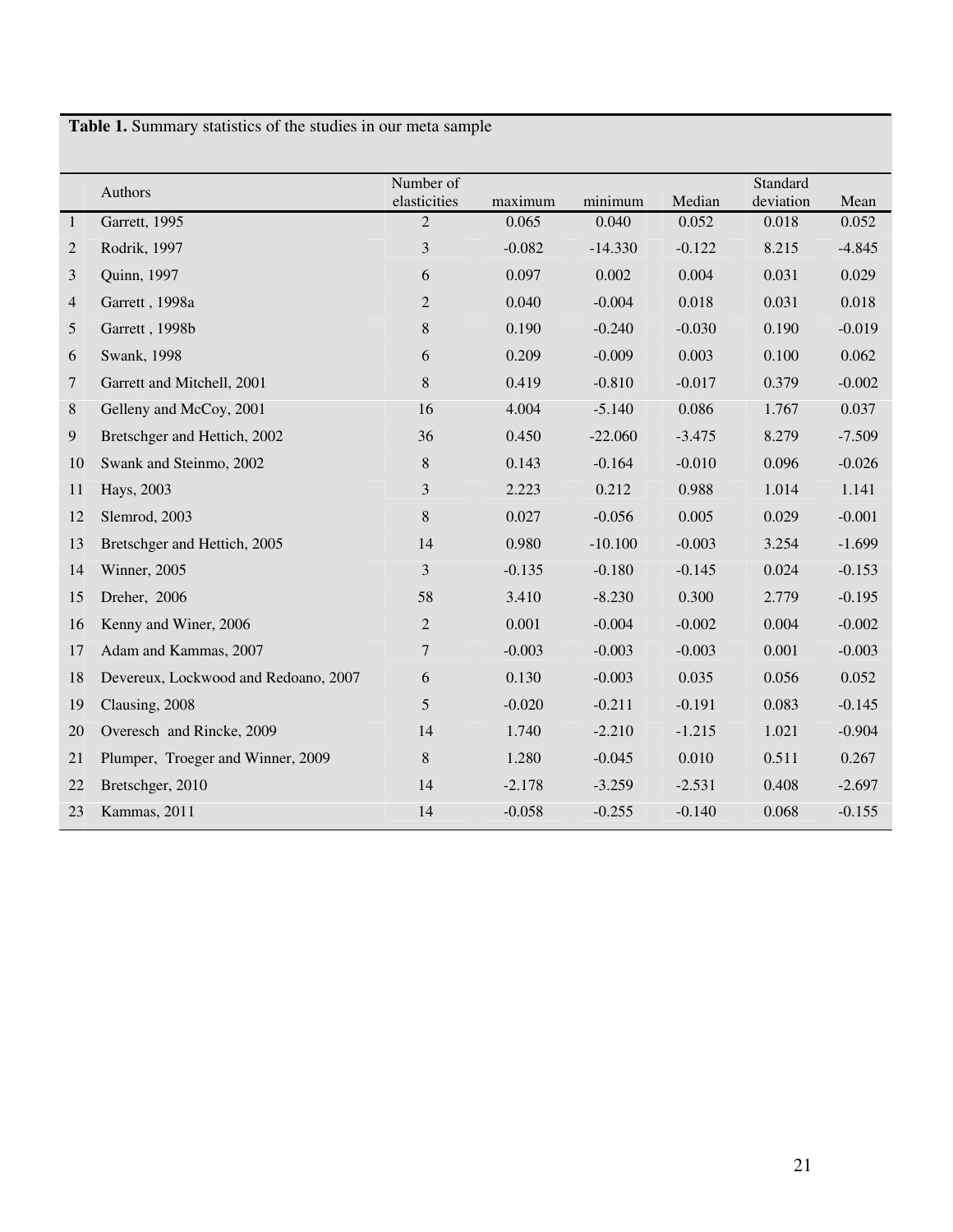| <b>Variable</b>  | <b>Description</b>                                                                                                                                    |
|------------------|-------------------------------------------------------------------------------------------------------------------------------------------------------|
| <b>AETR</b>      | $=1$ if estimation uses average effective tax rates (AETR) based on Mendoza et al., 1994 or<br>Devereux et al., 2002 methodology.                     |
| <b>EMTR</b>      | $=$ 1 if estimation uses marginal effective tax rates (EMTR) developed by Devereux et al., 2002.                                                      |
| Statutory        | $=$ 1 if estimation uses statutory tax rates taken by Price Waterhouse Coopers or by Devereux et<br>al., 2002.                                        |
| Corporate_data   | $=$ 1 if estimation uses profits and capital gains of corporations as proxy of the capital tax base.                                                  |
| Openness         | $=1$ if estimation uses actual international trade flows as percent of GDP as a proxy of<br>globalization.                                            |
| <b>KOF</b>       | =1 if estimation uses the overall KOF globalization index developed by Dreher (2006) as a<br>proxy of globalization.                                  |
| Quinn            | $=$ 1 if estimation uses the qualitative index of market integration developed by Quinn (1997) as a<br>proxy of globalization.                        |
| Indirect         | $=1$ if estimation uses: (i) covered interest parities, (ii) saving-investment correlation and (iii)<br>low wage imports as a proxy of globalization. |
| Numb_countr      | the number of countries employed in the estimation.                                                                                                   |
| Earliest year    | Earliest year of the time sample in the study                                                                                                         |
| Latest year      | Latest year of the time sample in each study                                                                                                          |
| Poljournal       | $=1$ if estimation has been published in political science journal.                                                                                   |
| Publication year | The year that the study was published                                                                                                                 |
| Dynamic          | $=1$ if estimation employs lagged dependent variable.                                                                                                 |
| Spending data    | $=$ 1 if estimation includes controls for the level of government spending.                                                                           |
| Demographics     | $=$ 1 if estimation includes controls for the structure of demographics.                                                                              |

**Table 2:** Moderator (Meta-Independent) variables for the impact of globalization on capital taxation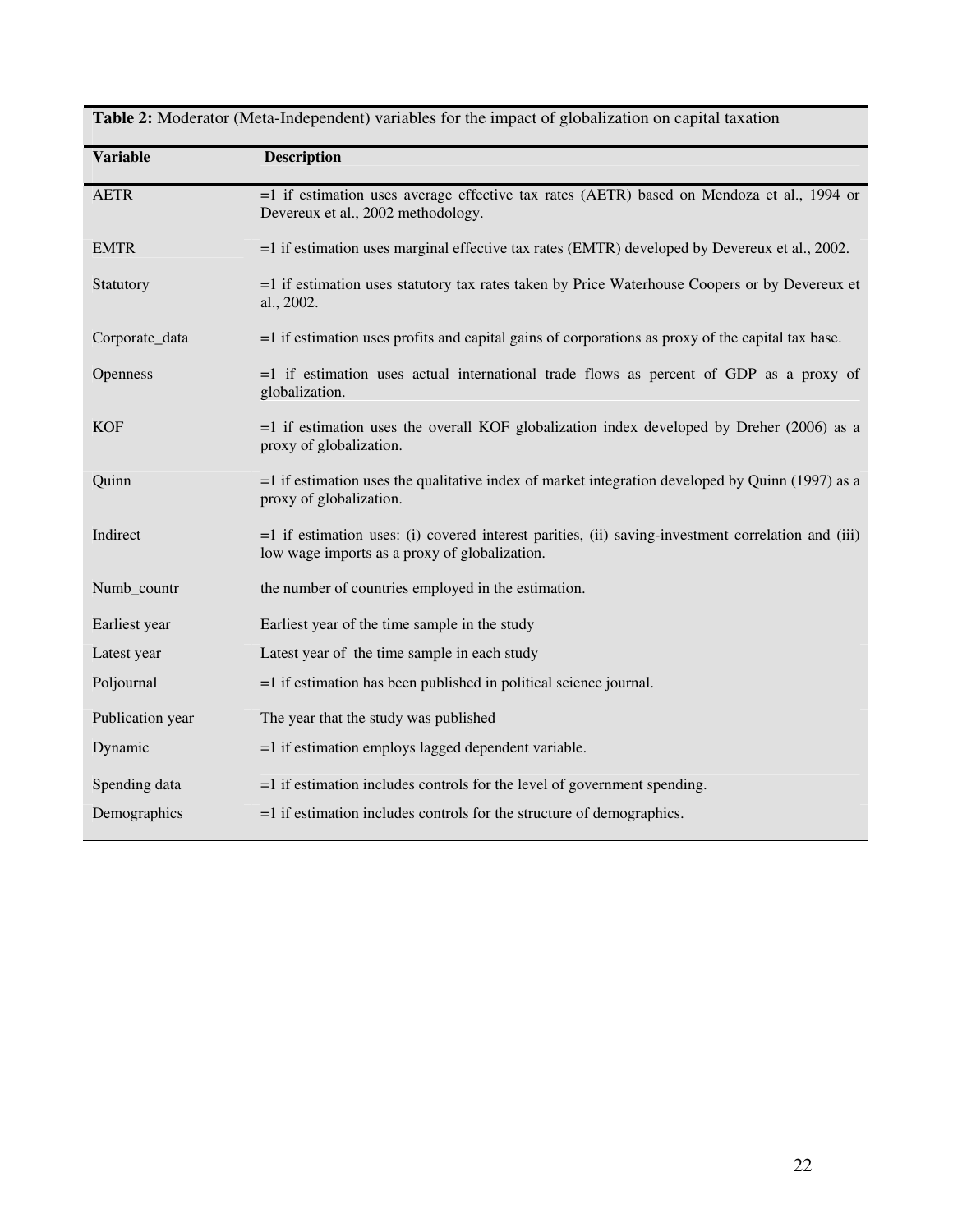| <b>Table 3: Funnel Assymetry Test</b>                                                                     |            |  |  |  |  |
|-----------------------------------------------------------------------------------------------------------|------------|--|--|--|--|
| Dependent variable: T-stat                                                                                |            |  |  |  |  |
| 1/SE                                                                                                      | $-0.001$   |  |  |  |  |
|                                                                                                           | $(-0.404)$ |  |  |  |  |
| Constant                                                                                                  | $-0.556$   |  |  |  |  |
|                                                                                                           | $(-0.869)$ |  |  |  |  |
| observations                                                                                              | 233        |  |  |  |  |
| R-squared                                                                                                 | 0.01       |  |  |  |  |
| $F-test 1/SE=0$                                                                                           | 0.16       |  |  |  |  |
| Ramsey Reset test (model has no                                                                           |            |  |  |  |  |
| omitted variables)                                                                                        | $3.73**$   |  |  |  |  |
| Note: **, denotes rejection of the null hypothesis at the 5% level of significance. Both coefficients are |            |  |  |  |  |

insignificant at the 10% level of statistical significance. Estimated with OLS, with cluster- robust standard errors; observations weighted to give each study equal weight.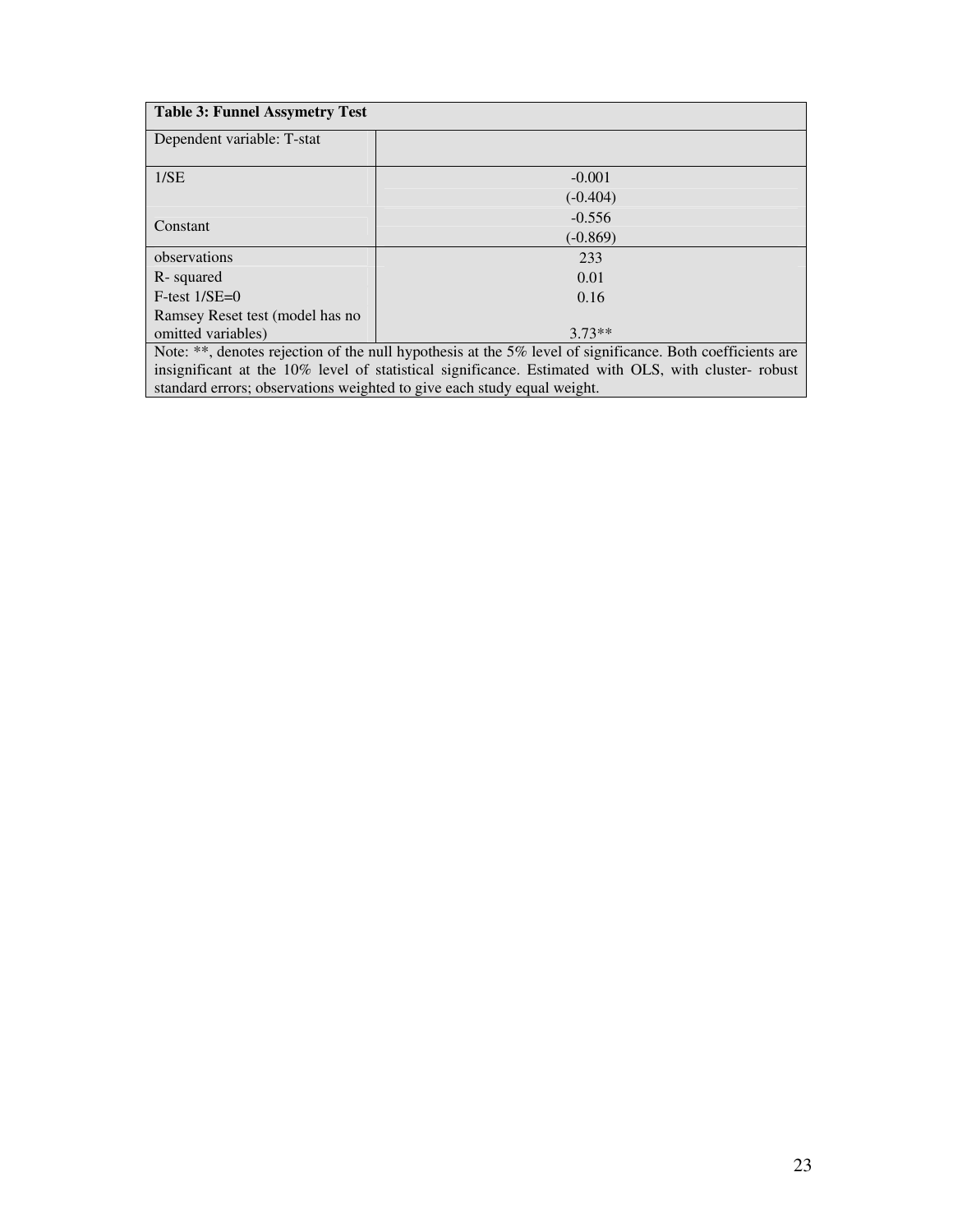| Table 4: Meta-regressions for different combinations and study characteristics |            |            |            |            |  |  |  |
|--------------------------------------------------------------------------------|------------|------------|------------|------------|--|--|--|
|                                                                                | (1)        | (2)        | (3)        | (4)        |  |  |  |
| 1/SE                                                                           | 4.618      | 5.368      | 6.184      | 7.663      |  |  |  |
|                                                                                | (0.686)    | (0.732)    | (0.904)    | (1.055)    |  |  |  |
| Corporate_data                                                                 | $-0.004$   | $-0.003$   | 0.003      | 0.008      |  |  |  |
|                                                                                | $(-0.241)$ | $(-0.164)$ | (0.199)    | (0.619)    |  |  |  |
| <b>AETR</b>                                                                    | 0.002      | 0.003      | 0.002      | 0.003      |  |  |  |
|                                                                                | (0.205)    | (0.235)    | (0.180)    | (0.213)    |  |  |  |
| <b>EMTR</b>                                                                    | 0.041      |            | 0.022      | 0.014      |  |  |  |
|                                                                                | (0.719)    |            | (0.379)    | (0.236)    |  |  |  |
|                                                                                | 0.001      | 0.002      | 0.001      | 0.002      |  |  |  |
| statutory                                                                      | (0.112)    | (0.152)    | (0.105)    | (0.158)    |  |  |  |
|                                                                                | $-0.168*$  | $-0.169*$  | $-0.155*$  | $-0.151*$  |  |  |  |
| Openness                                                                       | $(-2.053)$ | $(-2.038)$ | $(-2.060)$ | $(-2.047)$ |  |  |  |
|                                                                                | $-0.220**$ | $-0.222**$ | $-0.208**$ | $-0.203**$ |  |  |  |
| Quinn                                                                          | $(-2.149)$ | $(-2.135)$ | $(-2.118)$ | $(-2.089)$ |  |  |  |
|                                                                                | $-0.157**$ | $-0.158**$ | $-0.148**$ | $-0.144**$ |  |  |  |
| Indirect                                                                       | $(-2.720)$ | $(-2.684)$ | $(-2.668)$ | $(-2.580)$ |  |  |  |
|                                                                                | $3.568***$ | $3.423***$ | $3.194***$ | 2.809***   |  |  |  |
| <b>KOF</b>                                                                     | (4.587)    | $-3.461$   | (6.584)    | (5.088)    |  |  |  |
|                                                                                | $-0.047*$  | $-0.048*$  | $-0.045*$  | $-0.043*$  |  |  |  |
| spending data                                                                  | $(-1.941)$ | $(-1.925)$ | $(-1.857)$ | $(-1.797)$ |  |  |  |
|                                                                                | $-0.006$   | $-0.006$   | $-0.006$   | $-0.006$   |  |  |  |
| earliest year                                                                  | $(-1.588)$ | $(-1.572)$ | $(-1.647)$ | $(-1.691)$ |  |  |  |
|                                                                                | $-0.017**$ | $-0.017**$ | $-0.017**$ | $-0.017**$ |  |  |  |
| latest year                                                                    | $(-2.167)$ | $(-2.132)$ | $(-2.192)$ | $(-2.186)$ |  |  |  |
|                                                                                | $0.020*$   | 0.020      | 0.019      | 0.019      |  |  |  |
| publication year                                                               | (1.750)    | (1.717)    | (1.689)    | (1.634)    |  |  |  |
|                                                                                | $0.114*$   | $0.118*$   | $0.114*$   | $0.118**$  |  |  |  |
| poljournal                                                                     | (2.017)    | (1.974)    | (2.081)    | (2.103)    |  |  |  |
|                                                                                | 0.009      | 0.012      | 0.014      | 0.018      |  |  |  |
| demographics                                                                   | (0.226)    | (0.278)    | (0.329)    | (0.441)    |  |  |  |
|                                                                                | 0.064      | 0.063      | 0.057      | 0.052      |  |  |  |
| dynamic                                                                        | (1.364)    | (1.313)    | (1.235)    | (1.134)    |  |  |  |
|                                                                                | 0.001      | 0.001      | 0.001      | 0.001      |  |  |  |
| numb_countries                                                                 | (1.591)    | (1.540)    | (1.453)    | (1.261)    |  |  |  |
| Constant                                                                       | $-0.629$   | $-0.519$   | $-0.337$   | $-0.041$   |  |  |  |
|                                                                                | $(-1.096)$ | $(-0.707)$ | $(-0.957)$ | $(-0.100)$ |  |  |  |
| observations                                                                   | 233        | 210        | 219        | 204        |  |  |  |
| R-squared                                                                      | 0.21       | 0.22       | 0.25       | 0.27       |  |  |  |
| <b>Ramsey Reset test</b>                                                       | 2.6        | 2.6        | 2.7        | 2.7        |  |  |  |

Note: \*, \*\*, \*\*\* denote statistical significance at 10%, 5% and 1% level of statistical significance respectively. Estimated with OLS, with cluster- robust standard errors; observations weighted to give each study equal weight. The Ramsey reset test does not reject the null at the 5% level of statistical significance in all equations, indicating correct specification of the model.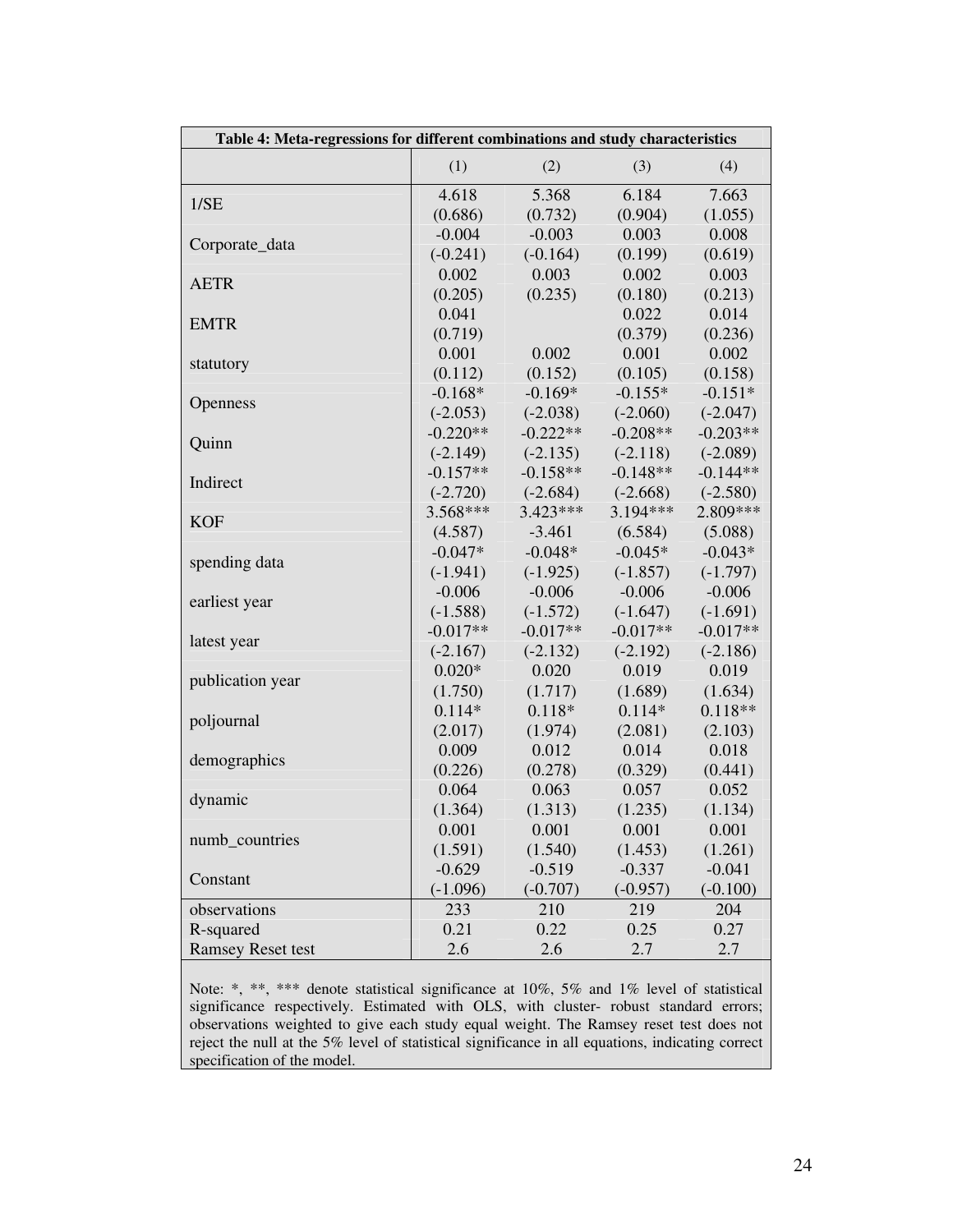# **References**

Adam, A., Kammas, P., (2007). Tax policies in a globalized world: Is it politics after all? *Public Choice* 133, 321-341.

Bretschger, L., Hettich, F., (2002). Globalization, capital mobility and tax competition : theory and evidence for OECD countries. *European Journal of Political Economy* 18, 695-716.

Bretschger, L., Hettich, F., (2005). Globalization and International Tax Competition: Empirical Evidence Based on Effective Tax Rates. *Journal of Economic Integration* 20*,*  530-42.

Bretschger, L., (2010). Taxes, mobile capital, and economic dynamics in a globalizing world. *Journal of Macroeconomics* 32, 594-605.

Clausing, K.A., (2008). Closer economic integration and corporate tax systems. *Global Economy Journal* 8.

Devereux, M., Griffith, R., Klemm, A., (2002). Corporate income tax reforms and international tax competition. *Economic Policy* 35, 451-495.

Devereux, M., Lockwood, B., Redoano, M., (2008). Do countries compete over corporate tax rates? *Journal of Public Economics* 92, 1210-1235.

Doucouliagos, H., (2005). Publication Bias in the Economic Freedom and Economic Growth Literature. *Journal of Economic Surveys*, 19, 367-387.

Doucouliagos, H., Stanley, T. D., (2008). Theory Competition and Selectivity: are all economic facts generally exaggerated? Deakin University Economic Series 2008-06.

Doucouliagos, H., Stanley, T. D., (2009). Publication Selection Bias in Minimum-Wage Research? A Meta-Regression Analysis. *British Journal of Industrial Relations,* 47, 406- 428.

Dreher, A., (2006). The influence of globalization on taxes and social policy: An empirical analysis for OECD countries. *European Journal of Political Economy* 22, 179- 201.

Efendic, A., Pugh, G. and Adnett, N., 92011). Institutions and Economic Performance: a Meta- Regression Analysis. *European Journal of Political Economy,* 27, 586- 599.

Garrett, G., (1995). Capital mobility, trade and the domestic politics of economic policy. *International Organisation* 49, 657-687.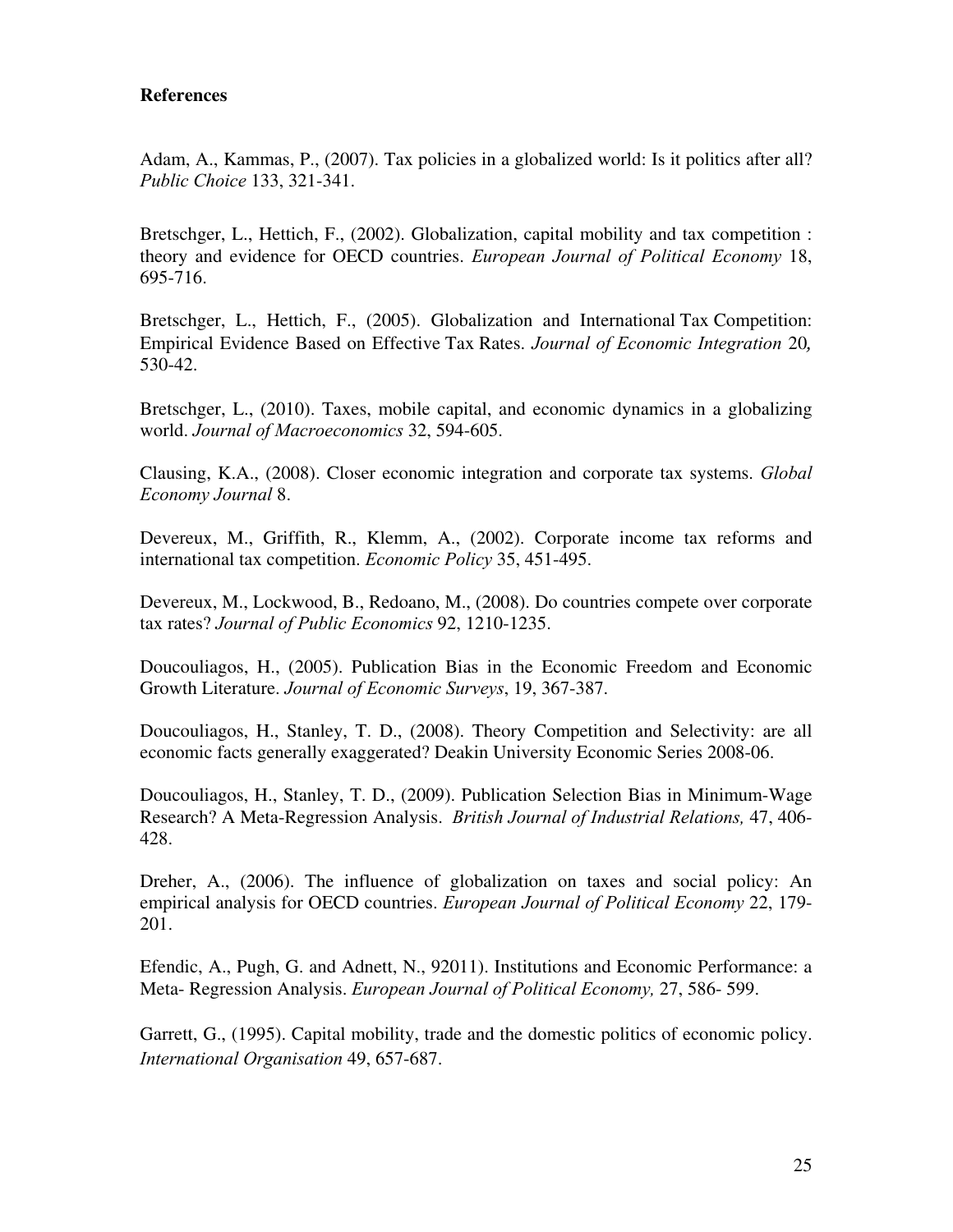Garrett, G., (1998a). Partisan Politics in the Global Economy. *Cambridge University Press.* 

Garrett, G., (1998b). Global markets and national politics: collision course or virtuous circle? *International Organization* 52, 787-824.

Garrett, G., Mitchell, D., (2001). Globalization, government spending and taxation in the OECD. *European Journal of Political Research* 39, 145-177.

Gelleny, R.D., McCoy, M., (2001). Globalization and government policy independence: The issue of taxation. *Political Research Quarterly* 54, 509-529.

Hays, JC., (2003). Globalization and capital taxation in consensus and Majoritarian Democracies. *World Politics* 56, 79-113.

Haufler, A., (2001). *Taxation in a global economy*. Cambridge: Cambridge University Press.

Haufler, A, Klemm, A., Schjelderup, G. (2009). Economic integration and the relationship between profit and wage taxes. *Public Choice,* 138, 423-446

Kammas, P., (2011). Strategic fiscal interaction among OECD countries**.** *Public Choice* 147, 459-480.

Kenny, L.W., Winer, S.L., (2006). Tax systems in the world: An empirical investigation into the importance of tax bases, administration costs, scale and political regime. *International Tax and Public Finance* 13, 181-215.

Mendoza, E., Razin, A., Tesar, L., (1994). Effective tax rates in macroeconomics: crosscountry estimates of tax rates on factor income and consumption. *Journal of Monetary Economics* 34, 447-461.

Oates, W.E., (1972). *Fiscal federalism*. Harcourt Brace Jovanovitch. New York

Overesch, M., Rincke, J., (2009). Competition from low-wage countries and the decline of corporate tax rates - Evidence from European integration**.** *World Economy* 32, 1348- 1364.

Persson, T., Tabellini, G., (1992). The politics of 1992: Fiscal policy and european integration. *Review of Economic Studies* 59, 689–701.

Plumber, T., Troeger, V.E., Winner, H., (2009). Why is there no race to the bottom in capital taxation? *International Studies Quarterly* 53, 761-786.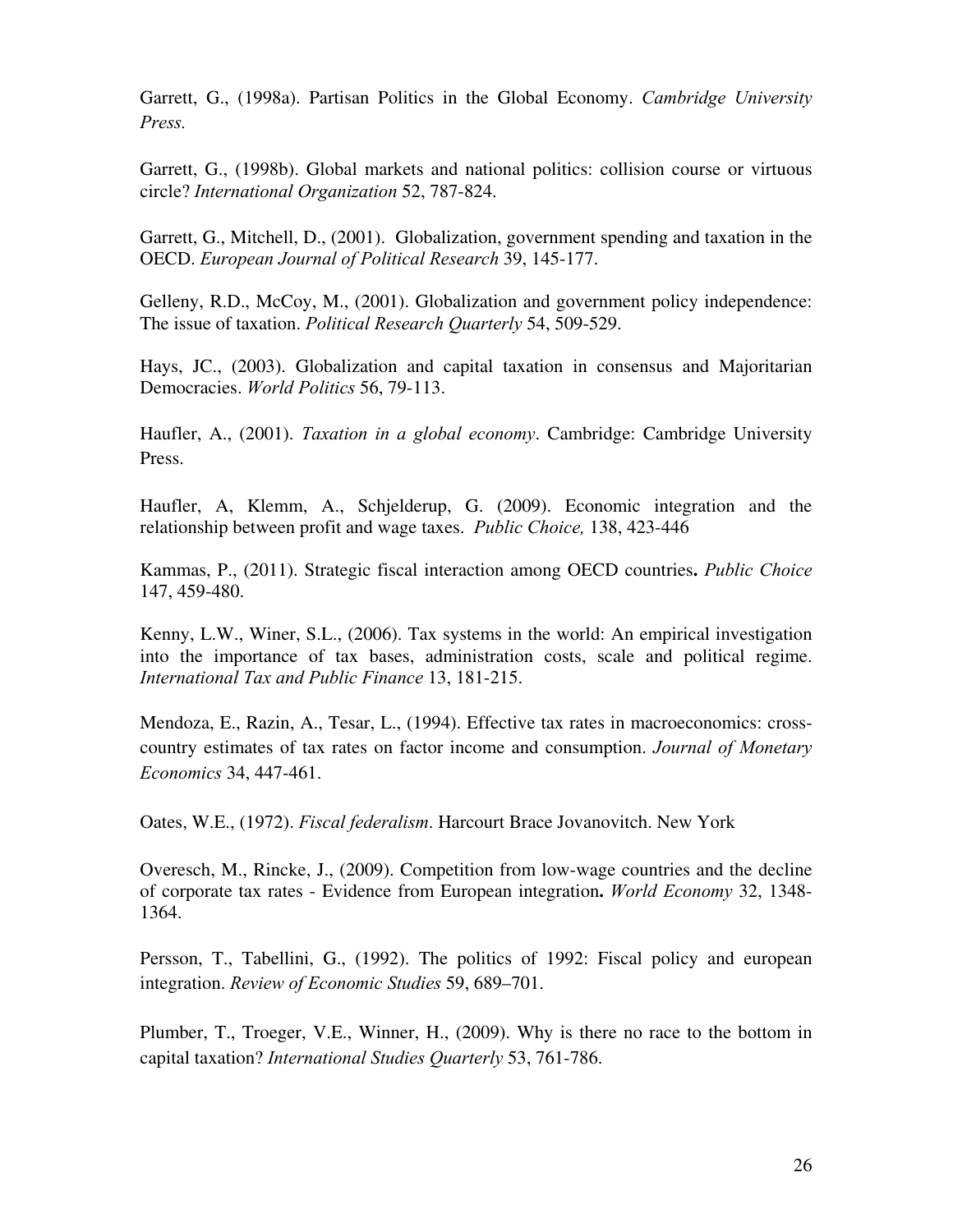Pregibon, D. (1980). Goodness of Link Tests for Generalized Linear Models. *Applied Statistics,* 29, 15-24.

Quinn, D., (1997). The correlates of change in international financial regulation. *American Political Science Review* 91, 531-551.

Rodrik, D., (1997). *Has globalization gone too far?* Washington D.C.: Institute for International Economics.

Rodrik, D., (1998). Do more open economies have bigger governments? *The Journal of Political Economy* 106, 997-1032.

Schulze, G., Ursprung, H., (1999). Globalization of the economy and the nation state. *The World Economy* 22, 295-352.

Stanley, T. D., (2005). Beyond Publication Bias. *Journal of Economic Surveys*, 19, 309- 345.

Stanley, T.D., Doucouliagos, C., Jarrell, S., (2008). Meta-regression analysis as the socioeconomics of economics research. *The Journal of Socio-Economics*, 37, 276-292.

Slemrod, J., (2003). Are Corporate Tax Rates, or Countries, Converging? *Journal of Public Economics 88,* 1169-86*.* 

 Swank, D., (1998). Funding the welfare state: Globalization and the taxation of business in advanced market economies. *Political Studies* 46, 671-692.

Swank, D., Steinmo, S., (2002). The new political economy of taxation in advanced capitalist democracies. *American Journal of Political Science* 46, 642-655.

Wildasin, D., (1988). Nash equilibria in models of fiscal competition. *Journal of Public Economics* 35, 229-240.

Wilson, J., (1986). A theory of interregional tax competition. *Journal of Urban Economics* 19, 296–315.

Wilson, J., (1999). Theories of tax competition. *National Tax Journal* 52, 269-304.

Wilson, J., Wildasin, D., (2004). Tax competition: bane or boon. *Journal of Public Economics* 88, 1065-1091.